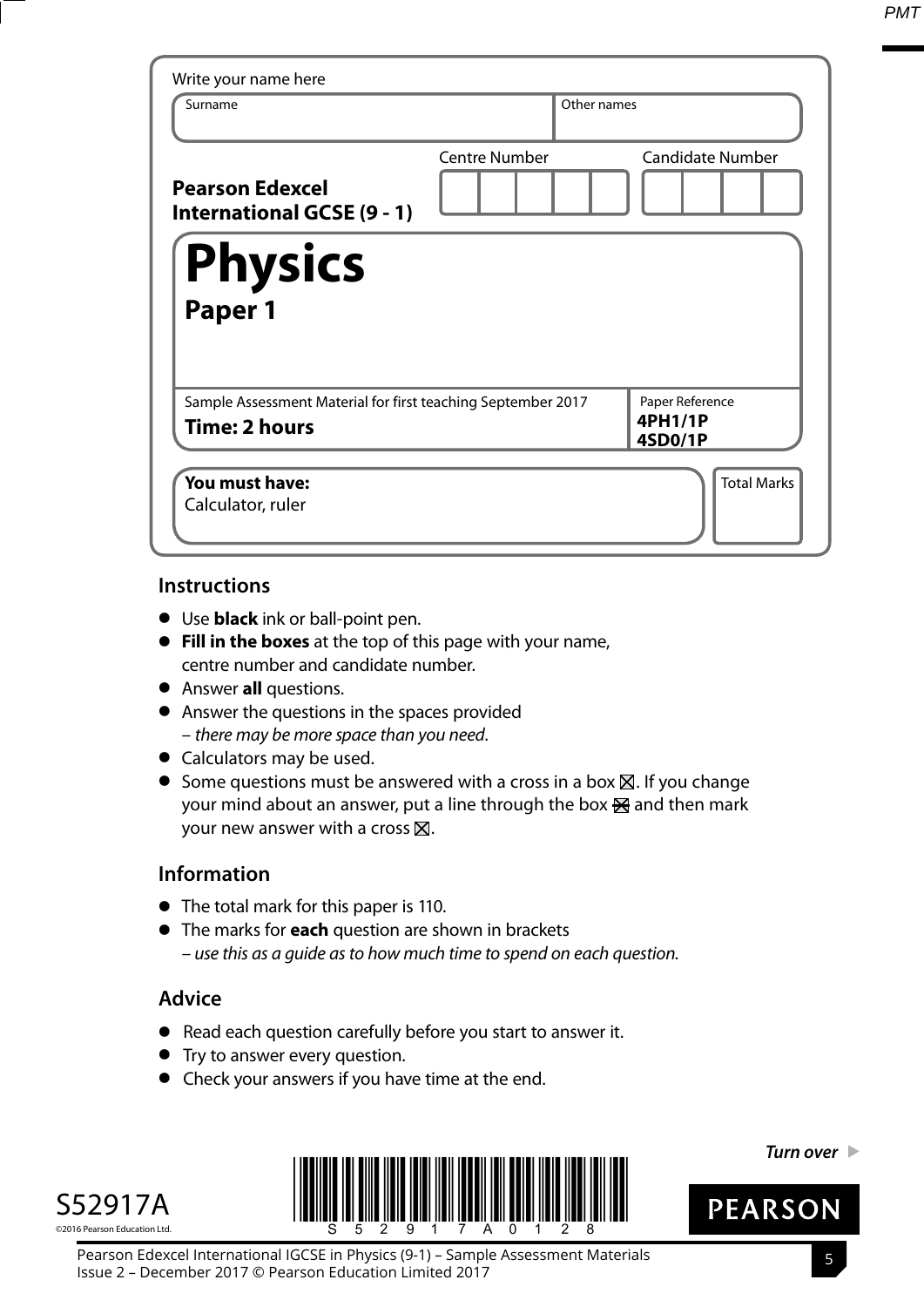## **EQUATIONS**

You may find the following equations useful.

energy transferred = current  $\times$  voltage  $\times$  time  $E = I \times V \times t$ 

| $frequency = \frac{1}{time period}$                                            | $f = -$                               |
|--------------------------------------------------------------------------------|---------------------------------------|
| work done<br>$power = \frac{1244660}{time taken}$                              |                                       |
| energy transferred<br>time taken<br>$power =$                                  |                                       |
| orbital speed = $\frac{2\pi \times \text{orbital radius}}{\text{time period}}$ | $V = \frac{2 \times \pi \times r}{r}$ |

(final speed)<sup>2</sup> = (initial speed)<sup>2</sup> + (2  $\times$  acceleration  $\times$  distance moved)  $V^2$  $= u^2 + (2 \times a \times s)$ 

pressure  $\times$  volume = constant

pressure temperature = constant

Where necessary, assume the acceleration of free fall,  $g = 10 \text{ m/s}^2$ .

 $p_1 \times V_1 = p_2 \times V_2$ 

*p T*

2 2

*p T*

1 1

=

 **DO NOT WRITE IN THIS AREA DO NOT WRITE IN THIS AREA DO NOT WRITE IN THIS AREA**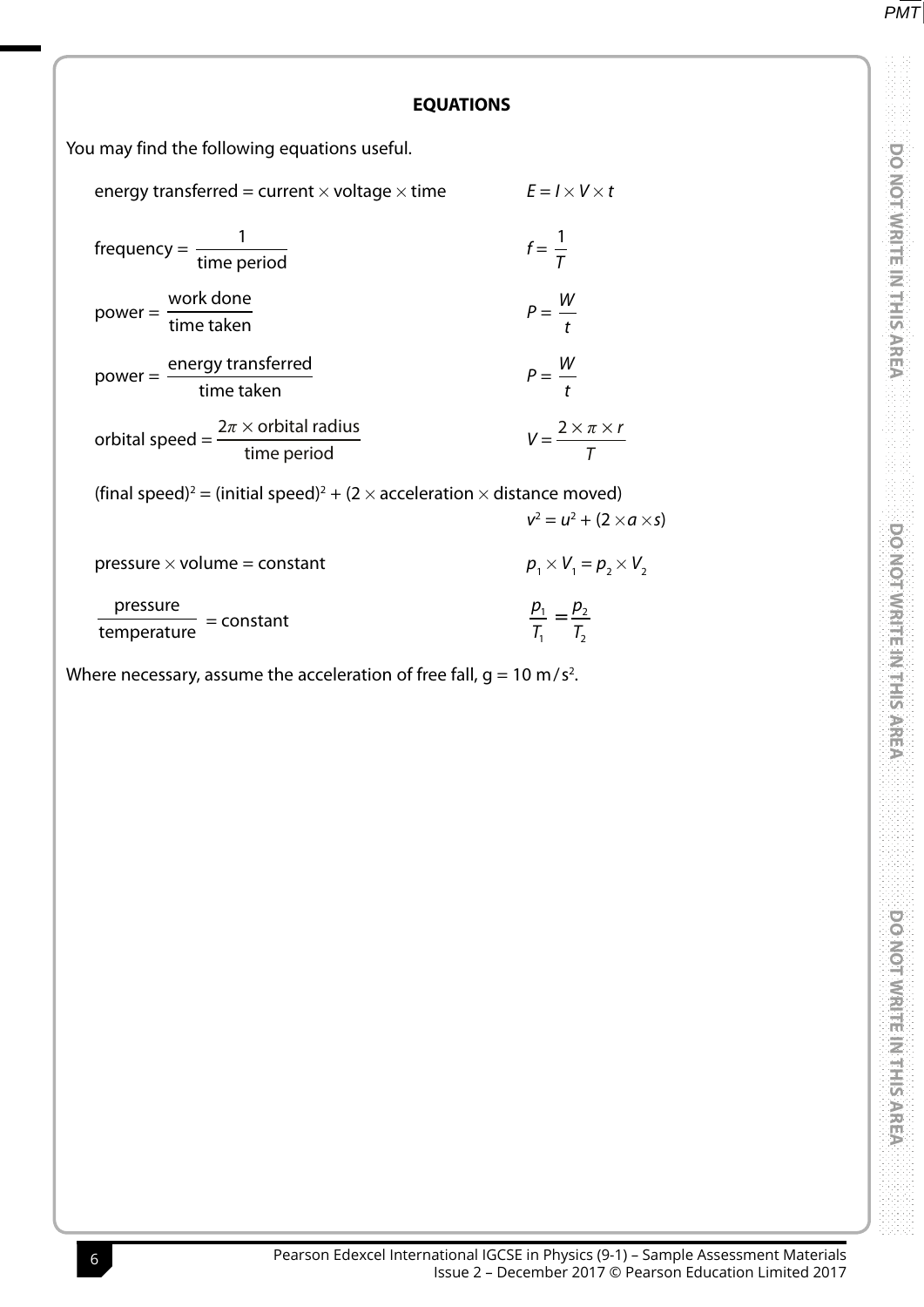|                   |               | Answer ALL questions. Write your answers in the spaces provided. |     |
|-------------------|---------------|------------------------------------------------------------------|-----|
|                   |               | (a) Which of these objects orbits a planet?                      | (1) |
|                   |               | A comet                                                          |     |
|                   | $\times$ B    | dwarf star                                                       |     |
|                   | $\boxtimes$ C | galaxy                                                           |     |
| $\times$          | D             | moon                                                             |     |
|                   |               | (b) What is the correct name for our galaxy?                     | (1) |
|                   |               | $\blacksquare$ <b>A</b> Crab Nebula                              |     |
| $\boxtimes$       | B             | Milky Way                                                        |     |
|                   | C<br>$\times$ | Solar System                                                     |     |
| $\times$          | D             | Universe                                                         |     |
|                   |               | (c) Which of these objects has the largest mass?                 | (1) |
|                   | $\boxtimes$ A | artificial satellite                                             |     |
| $\times$          | B             | comet                                                            |     |
| $\times$          | $\mathsf{C}$  | Earth                                                            |     |
| $\times$          |               | <b>D</b> Sun                                                     |     |
|                   |               | (d) Which of these stars is the coolest?                         | (1) |
| $\times$          | $\mathbf{A}$  | blue star                                                        |     |
| $\mathbb{\times}$ | В             | orange star                                                      |     |
|                   |               | $\blacksquare$ C red star                                        |     |
|                   |               | <b>D</b> yellow star                                             |     |
| $\times$          |               |                                                                  |     |

 **DO NOT WRITE IN THIS AREA DO NOT WRITE IN THIS AREA DO NOT WRITE IN THIS AREA**

**DO NOT WRITEIN THIS AREA** 

**DO NOT WRITEIN THIS AREA**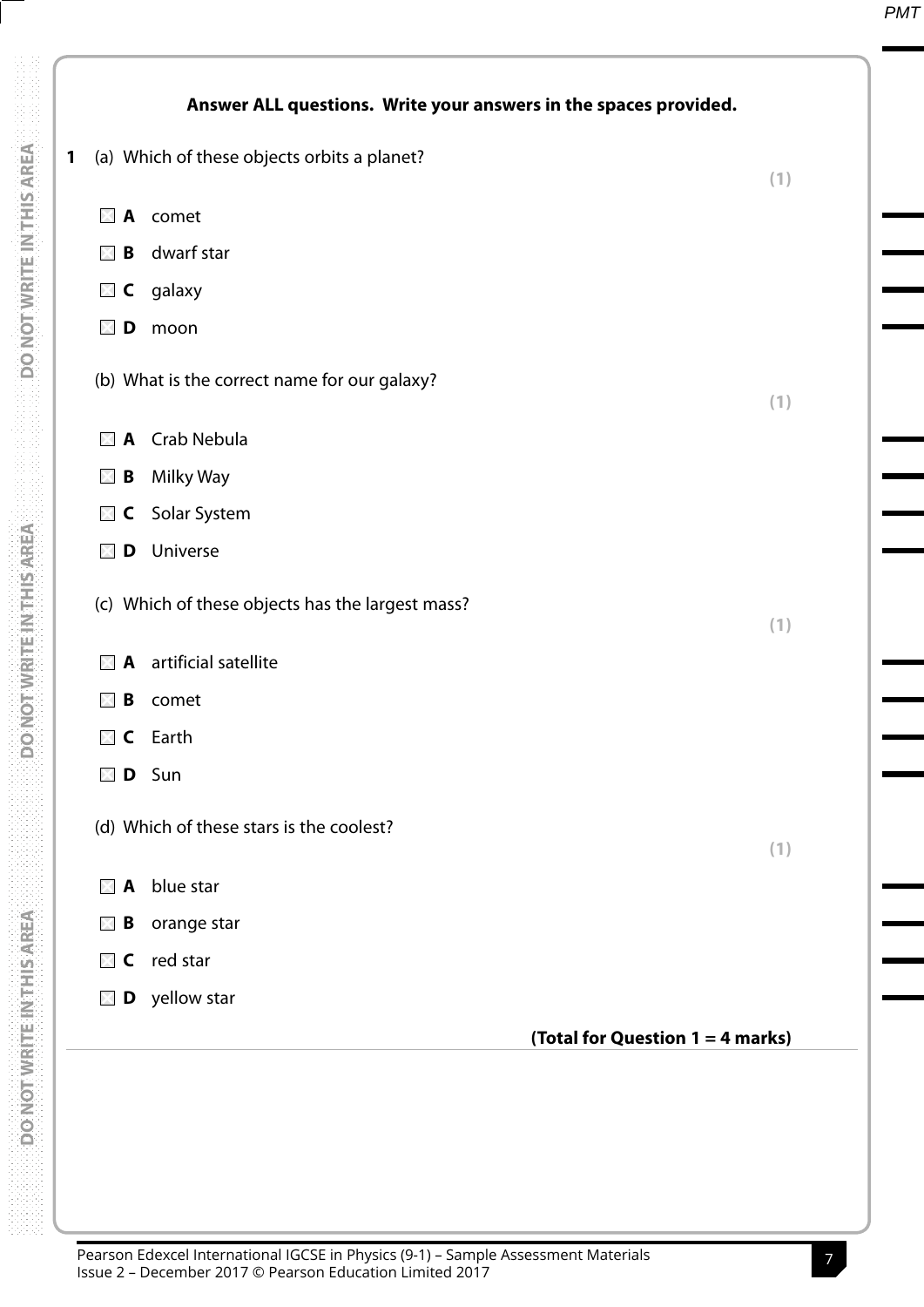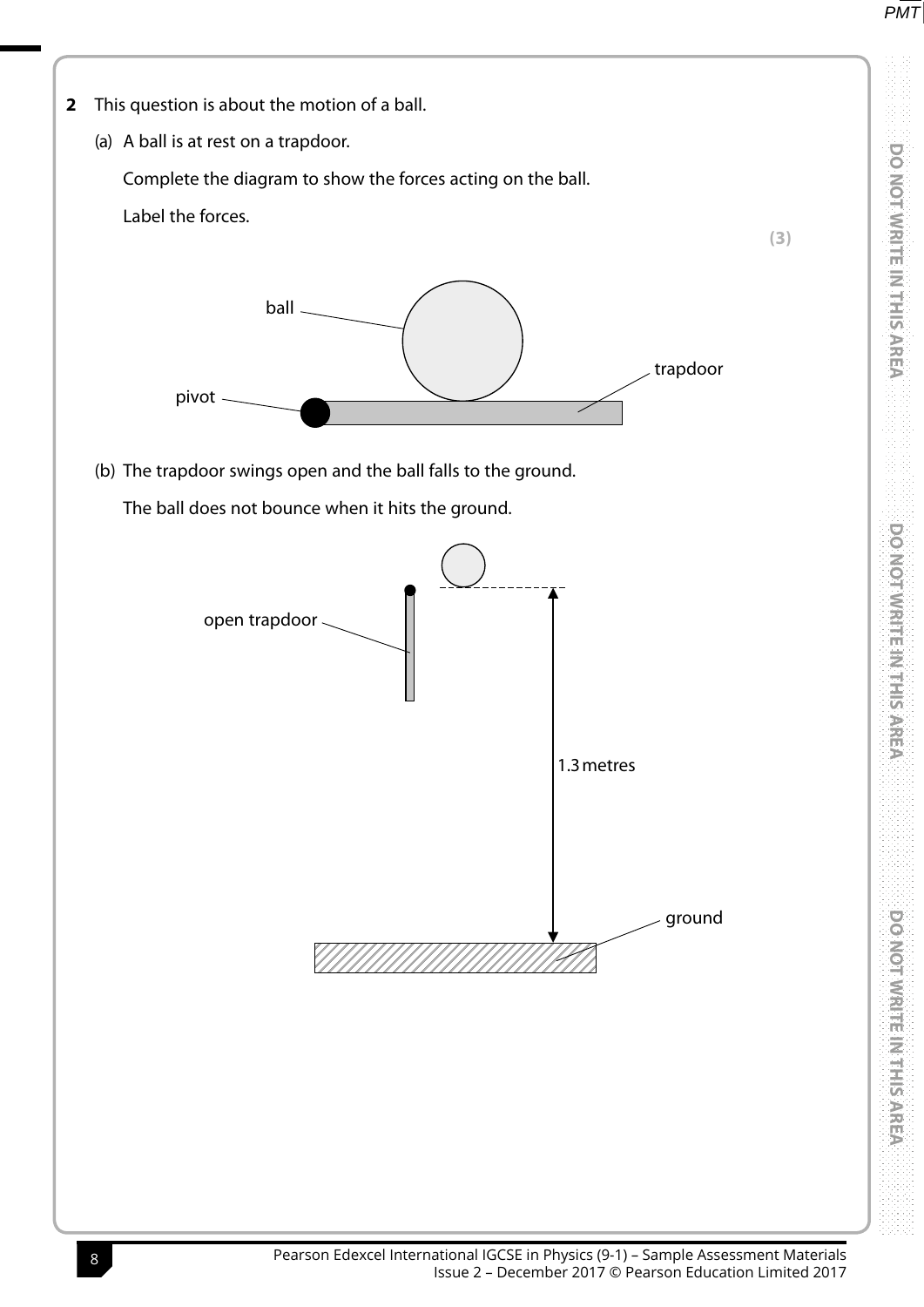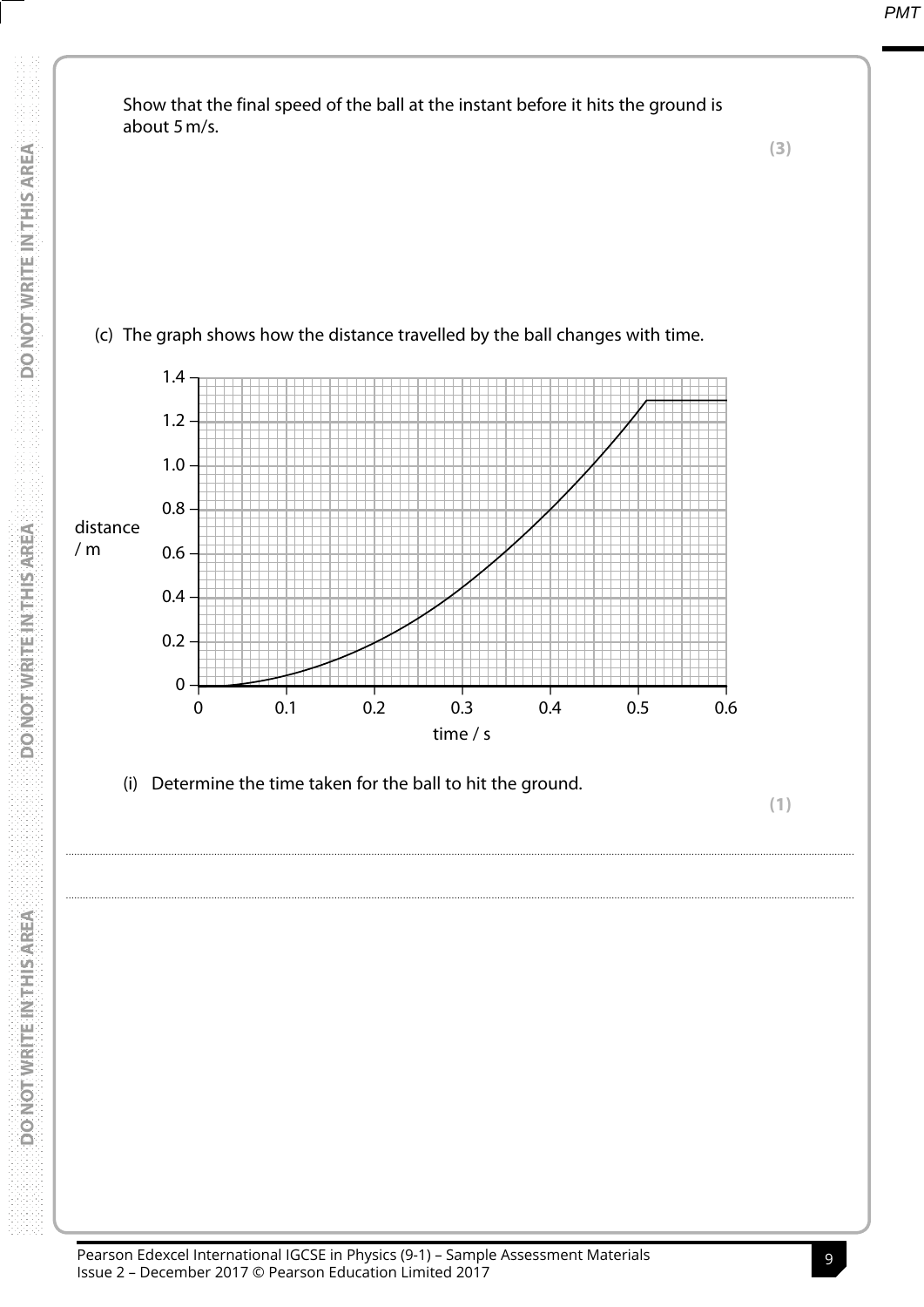DO NOT WRITE IN THIS AREA

DO NOT WRITE IN THIS AREA

DO NOT WRITE IN THIS AREA

| (ii) State the equation relating average speed, distance moved and time taken. | (1) |  |
|--------------------------------------------------------------------------------|-----|--|
| (iii) Calculate the average speed of the ball after 0.40 s.                    | (1) |  |
| (iv) Explain how the graph shows that the ball accelerates when it falls.      |     |  |
|                                                                                | (3) |  |
|                                                                                |     |  |
| (Total for Question 2 = 12 marks)                                              |     |  |
|                                                                                |     |  |
|                                                                                |     |  |
|                                                                                |     |  |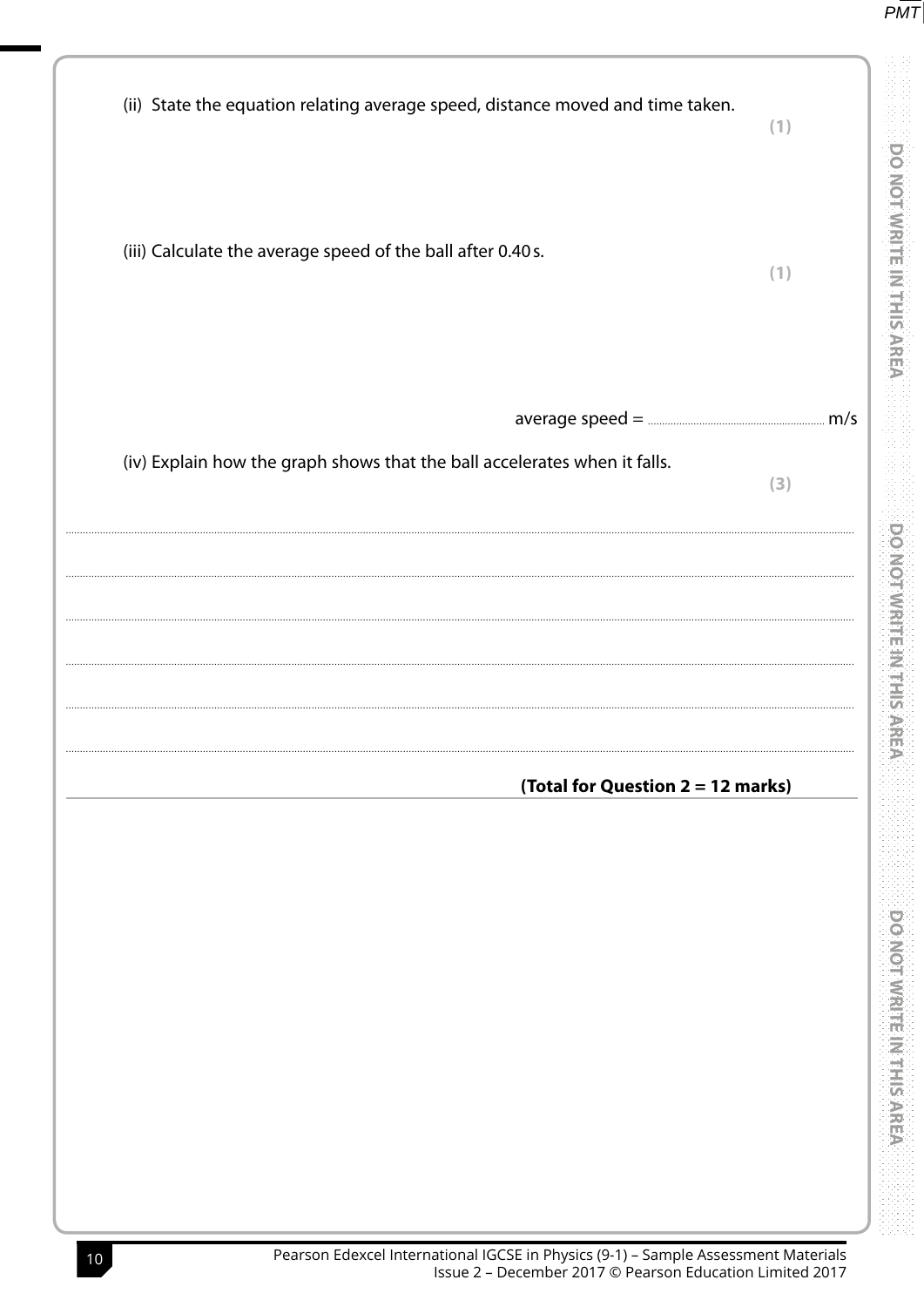2929

**BLANK PAGE** 

**TURN OVER FOR QUESTION 3**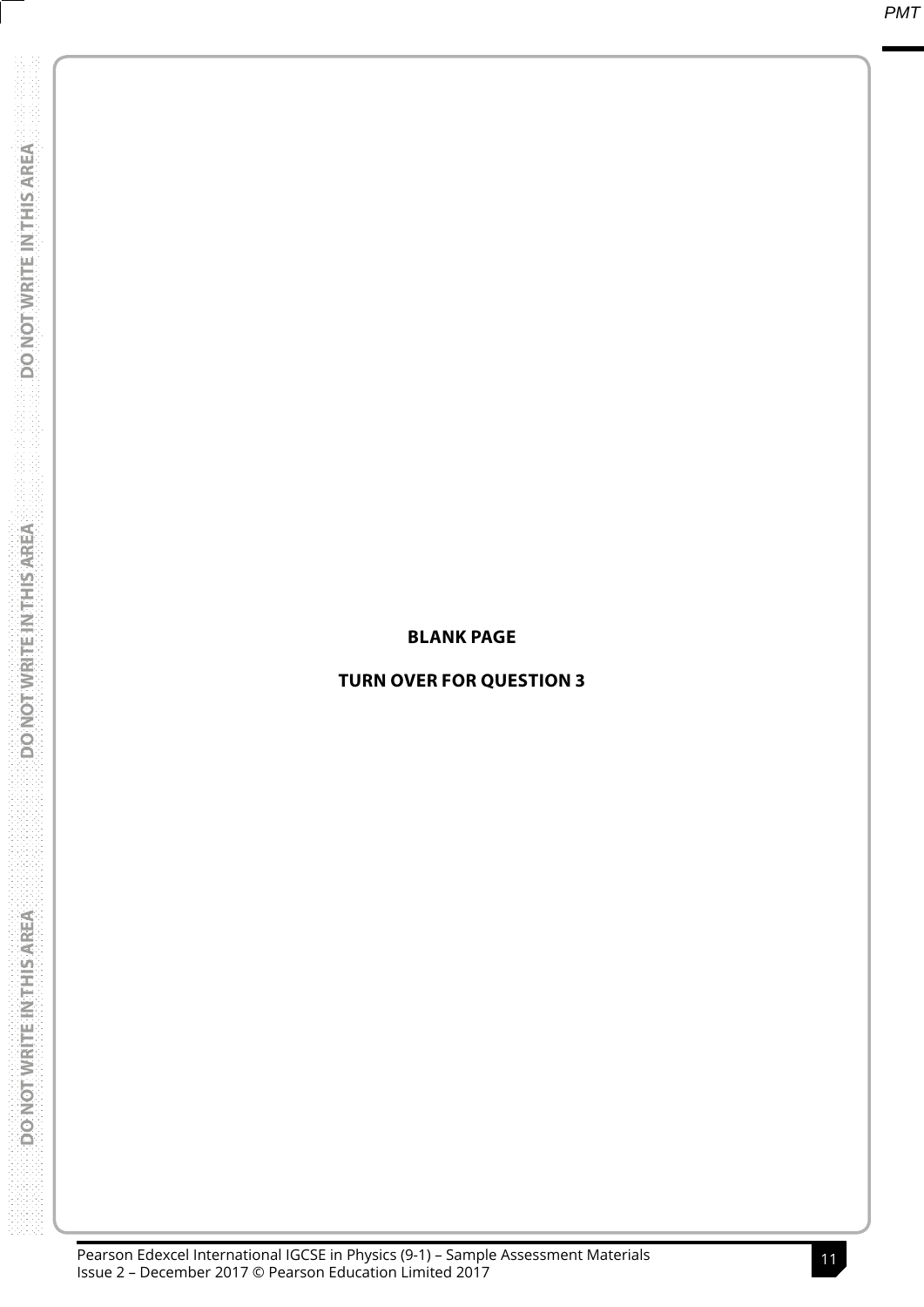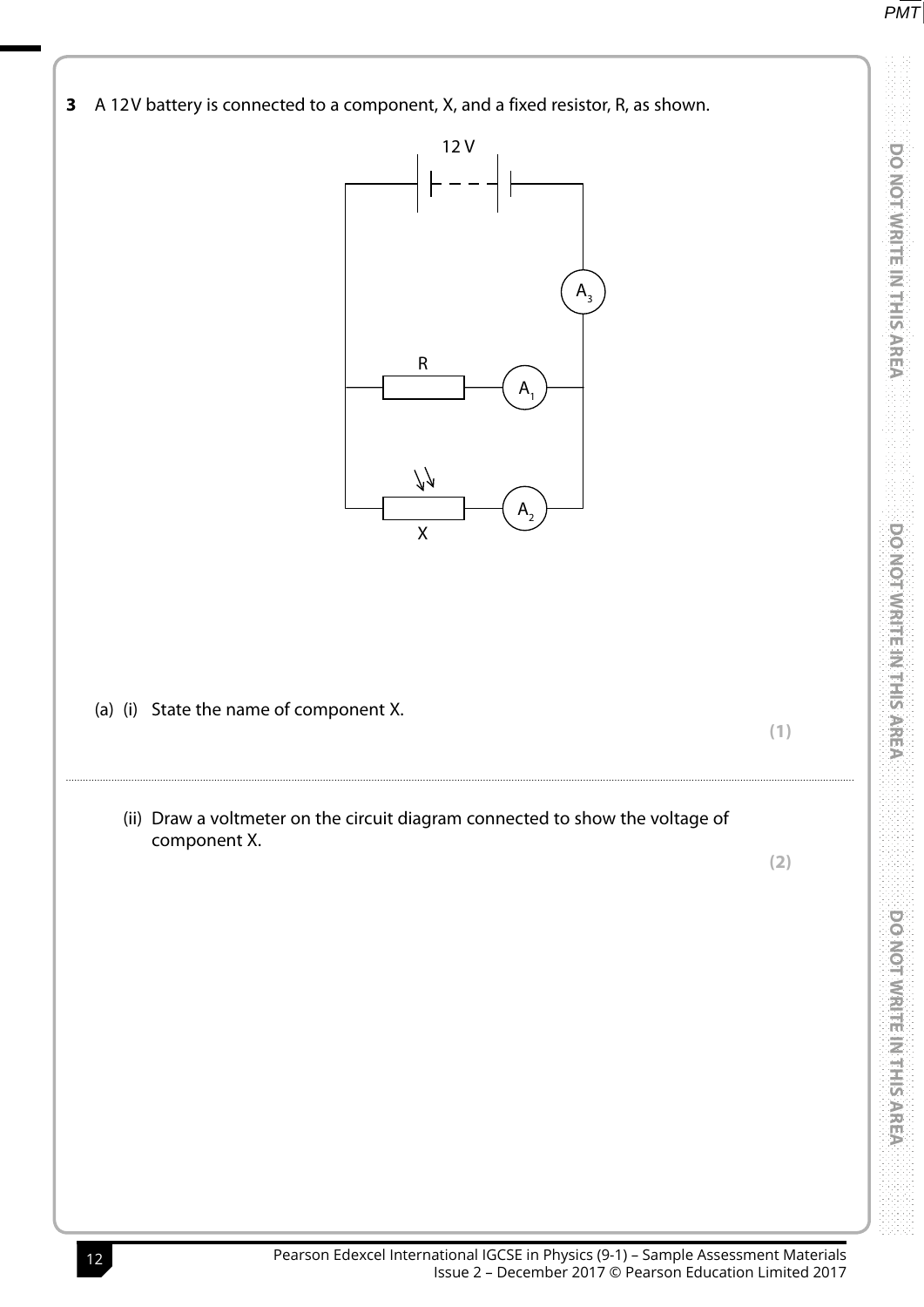| The resistor R has a value of 840 $\Omega$ . |                                                                                        |                                  |
|----------------------------------------------|----------------------------------------------------------------------------------------|----------------------------------|
|                                              | Show that the current in ammeter $A_1$ is approximately 0.01 A.                        |                                  |
| Use the equation                             | voltage = $current \times resistance$                                                  | (2)                              |
|                                              |                                                                                        |                                  |
|                                              | (c) When the circuit is placed in daylight, the current in $A_2$ is 0.011 A.           |                                  |
|                                              | (i) Calculate the value of the current through $A_3$ .                                 | (1)                              |
|                                              |                                                                                        |                                  |
| darkened room.                               | (ii) Explain what happens to the current through $A_3$ when the circuit is placed in a | (2)                              |
|                                              |                                                                                        |                                  |
|                                              |                                                                                        | (Total for Question 3 = 8 marks) |

**DO NOT WRITE IN THIS AREA** 

**DO NOT WRITEIN THIS AREA**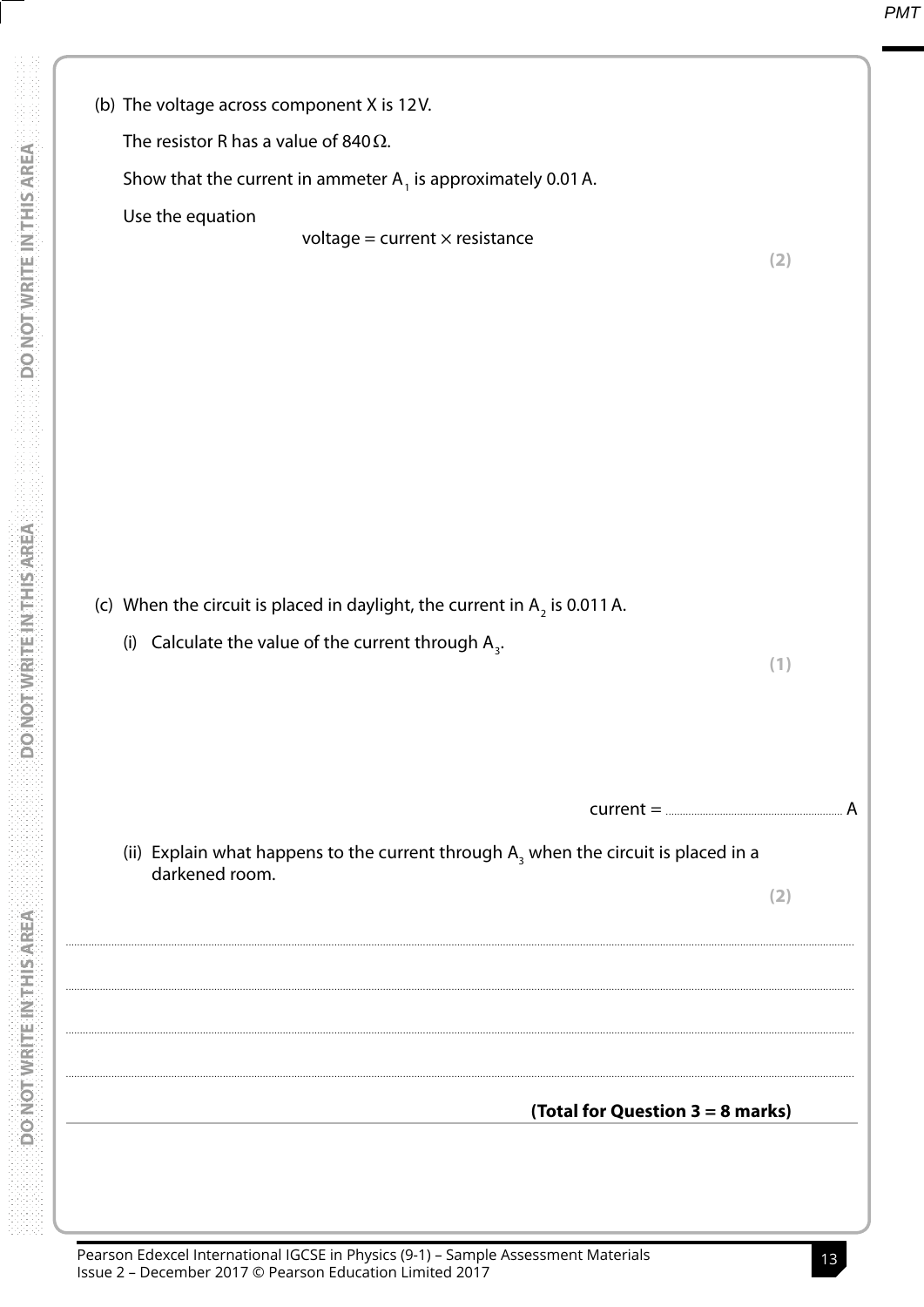

 **DO NOT WRITE IN THIS AREA DO NOT WRITE IN THIS AREA DO NOT WRITE IS AREA DO NOT WRITE IN THIS AREA** 

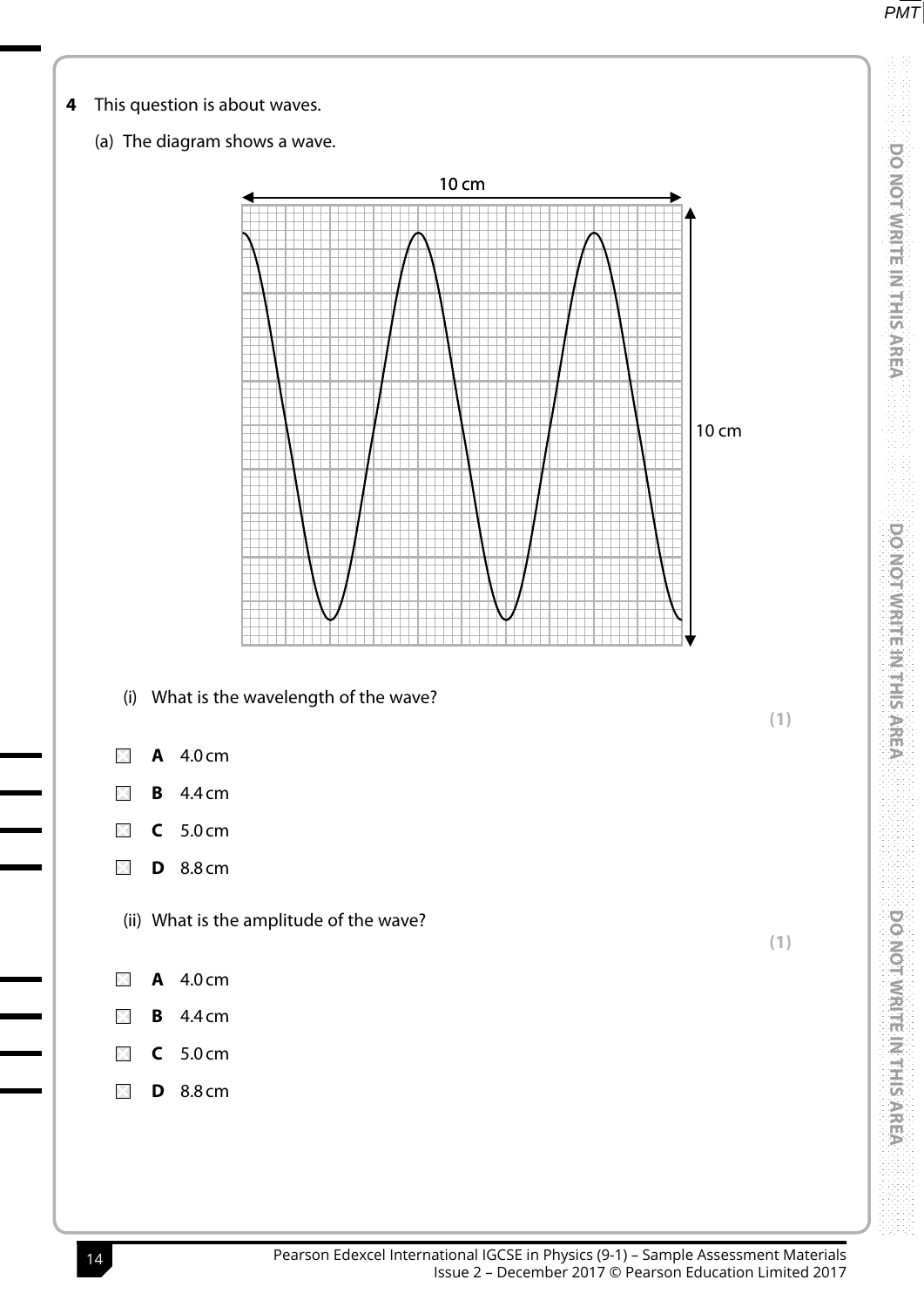(b) The diagram shows the types of radiation in the electromagnetic spectrum. radio visible gamma infrared ultraviolet microwaves x-rays light waves rays (i) Which of the following statements about electromagnetic waves is correct?  $(1)$  $\blacksquare$  **A** they all have the same amplitude they all have the same frequency  $\boxtimes$  B  $\blacksquare$  C they all have the same speed in free space  $\Box$  **D** they all have the same wavelength (ii) Electromagnetic waves have many different uses. Explain the uses of three different radiations in the electromagnetic spectrum.  $(6)$  $\mathbf{1}$  $U$ se  $\overline{U}$ (Total for Question  $4 = 9$  marks)

**DO NOT WRITE IN THIS AREA** 

**DO NOT WRITE IN THIS AREA** 

**ASSISTMENT EN TENNITO CO**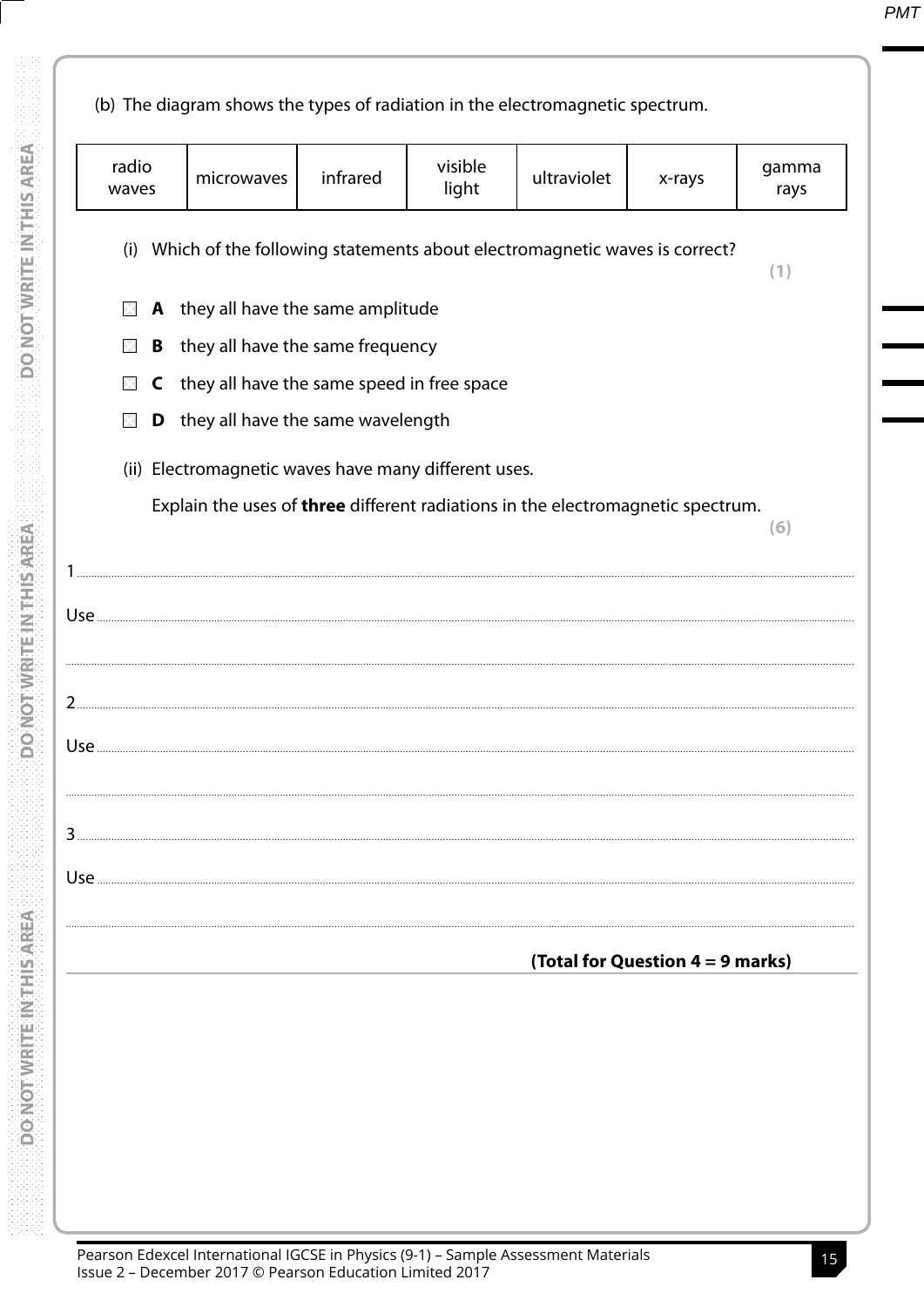|--|

| 5 | A gas is contained inside a sealed syringe.                                                                  |     |     |
|---|--------------------------------------------------------------------------------------------------------------|-----|-----|
|   | plunger.                                                                                                     |     |     |
|   | ليسلسبليهان                                                                                                  |     |     |
|   | gas                                                                                                          |     |     |
|   | (a) The plunger is pushed so that the gas is compressed and its volume reduces at<br>constant temperature.   |     |     |
|   | Before compression, the gas pressure is 100 kPa and the volume of the<br>(i)<br>gas is 7.5 cm <sup>3</sup> . |     |     |
|   | After compression, the volume of the gas is 5.0 cm <sup>3</sup> .                                            |     |     |
|   | Calculate the pressure of the gas after compression.                                                         | (3) |     |
|   |                                                                                                              |     |     |
|   |                                                                                                              |     | kPa |
|   | (ii) Explain why decreasing the volume changes the pressure of the gas in<br>the syringe.                    |     |     |
|   | You should use ideas about particles in your answer.                                                         | (3) |     |
|   |                                                                                                              |     |     |
|   |                                                                                                              |     |     |
|   |                                                                                                              |     |     |
|   |                                                                                                              |     |     |
|   |                                                                                                              |     |     |
|   |                                                                                                              |     |     |
|   |                                                                                                              |     |     |
|   |                                                                                                              |     |     |
|   |                                                                                                              |     |     |
|   |                                                                                                              |     |     |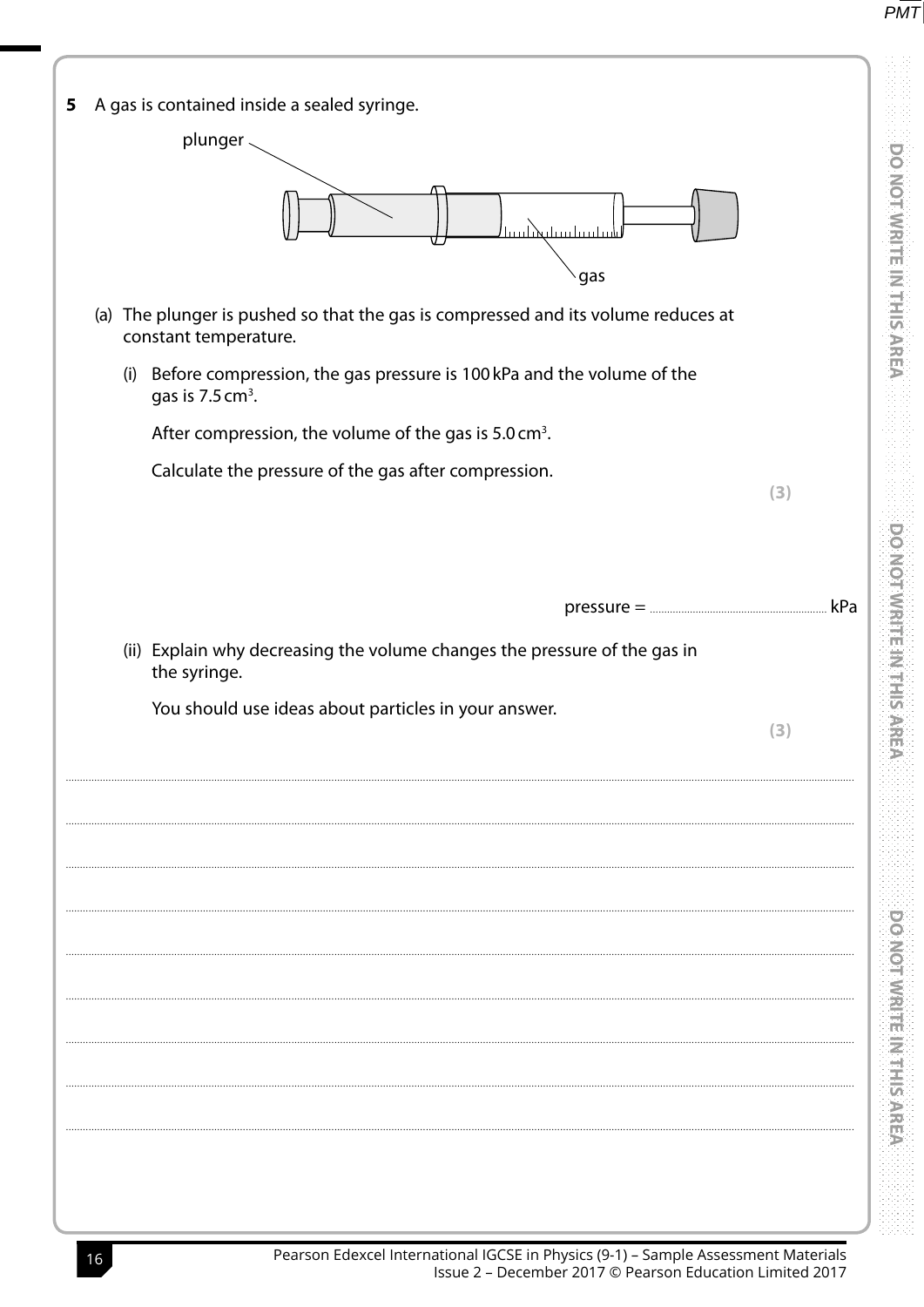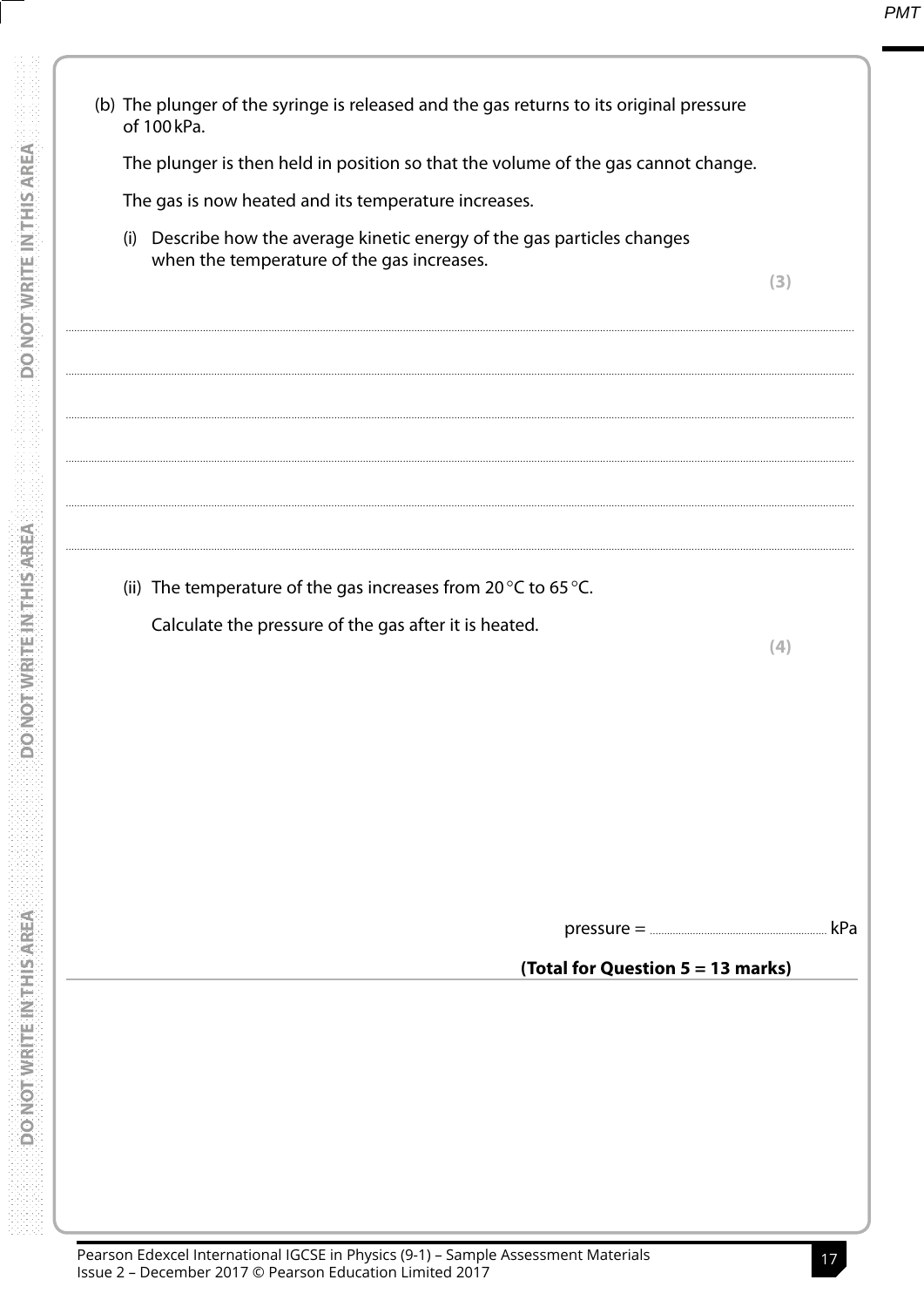DO NOT WRITE IN THIS AREA

888 89898

**BLANK PAGE**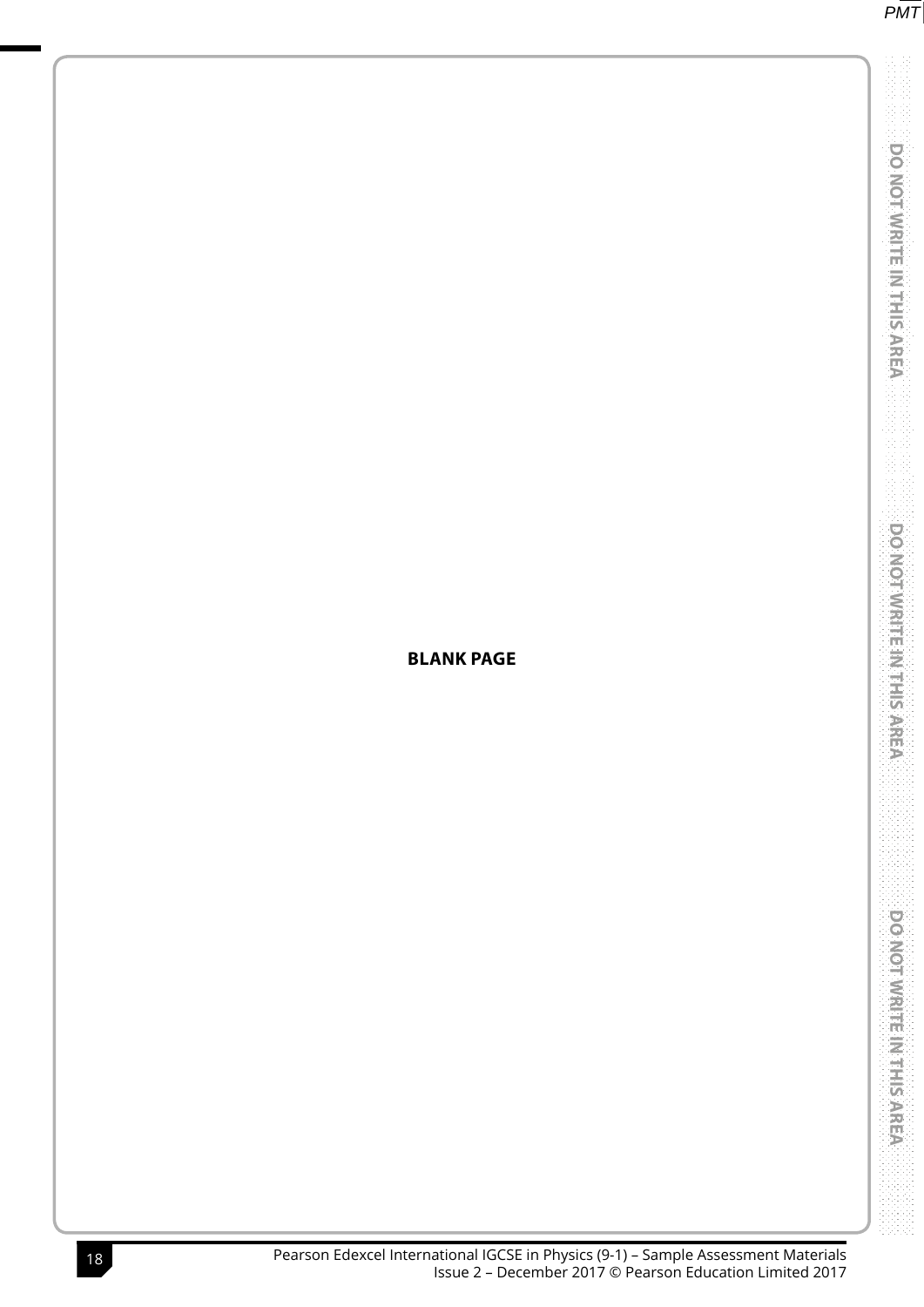**6** A student investigates a wind turbine.

The student places an electric fan in front of the wind turbine.

The wind turbine is connected to a voltmeter.

When the wind turbine turns, it generates a voltage.



(a) The student decides to investigate how the angle of the blades of the wind turbine affects the voltage it generates.

1................................................................................................................................................................................................................................................................................

State **two** control variables for this investigation.

2................................................................................................................................................................................................................................................................................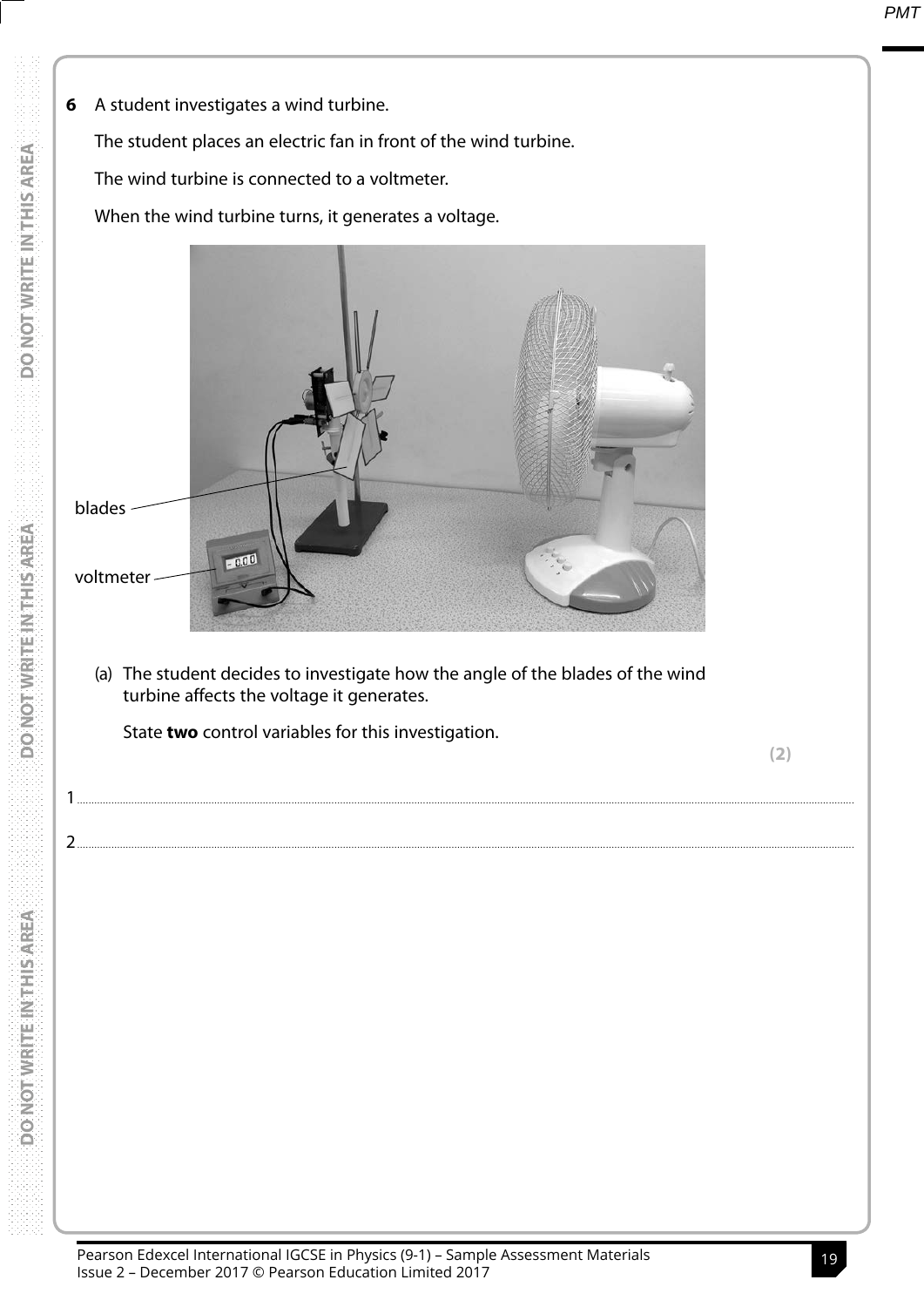DO NOT WRITEIN THIS AREA

(b) The student obtains the following results.

| <b>Blade angle / degree</b> | Voltage / V |
|-----------------------------|-------------|
| 0                           | 0.0         |
| 10                          | 2.0         |
| 20                          | 2.2         |
| 30                          | 2.0         |
| 40                          | 1.7         |
| 50                          | 1.4         |
| 60                          | 1.0         |
| 70                          | 0.6         |
| 80                          | 0.2         |
| 90                          | 0.0         |

(i) Plot the student's results on the grid.



**(3)**

행행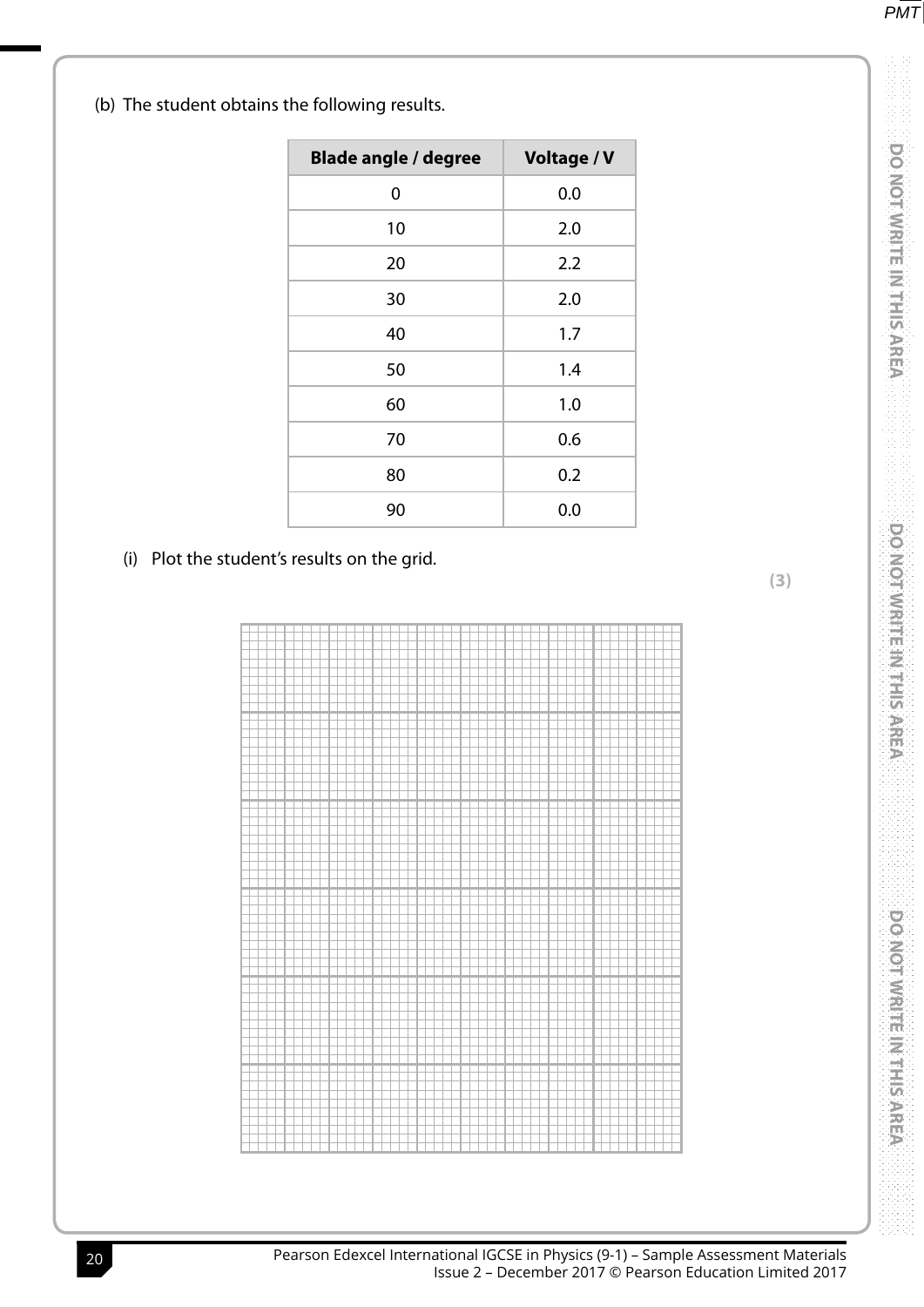| (ii) Draw a curve of best fit on the graph.                                                                        | (2) |
|--------------------------------------------------------------------------------------------------------------------|-----|
| (iii) Describe the relationship between the blade angle and the voltage.                                           | (2) |
|                                                                                                                    |     |
|                                                                                                                    |     |
| (c) The student decides to change the investigation to see how the voltage is<br>affected by the number of blades. |     |
| (i) State the type of graph the student should use to display the results.                                         | (1) |
| (ii) Justify your choice of graph.                                                                                 | (1) |
| (Total for Question 6 = 11 marks)                                                                                  |     |
|                                                                                                                    |     |
|                                                                                                                    |     |
|                                                                                                                    |     |
|                                                                                                                    |     |

**DO NOT WRITEIN THIS AREA** 

**DO NOT WRITE IN THIS AREA**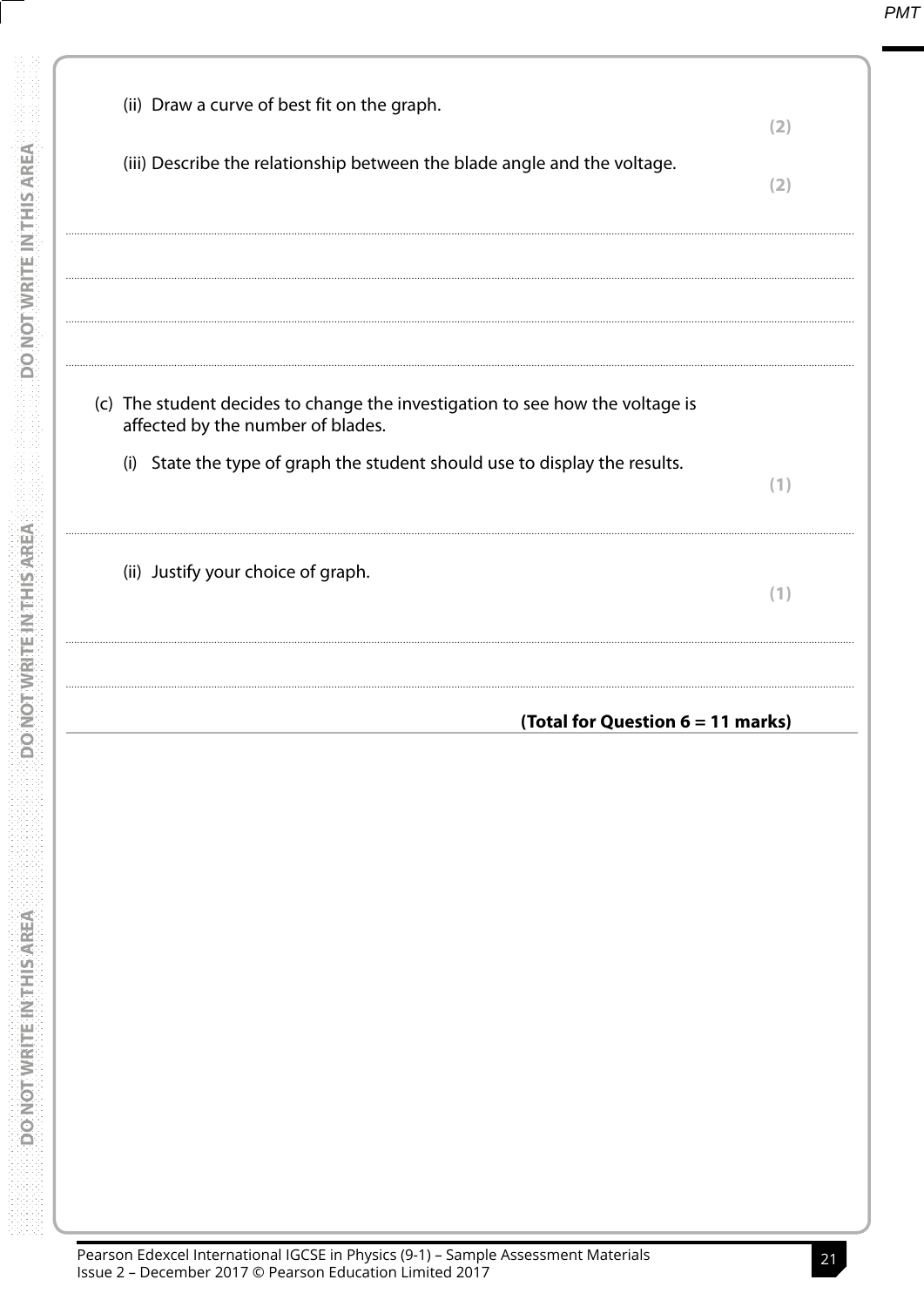

 **DO NOT WRITE IN THIS AREA DO NOT WRITE IN THIS AREA DO NOT WRITE IS AREA DO NOT WRITE IN THIS AREA** 

DO NOT WRITE IN THIS AREA

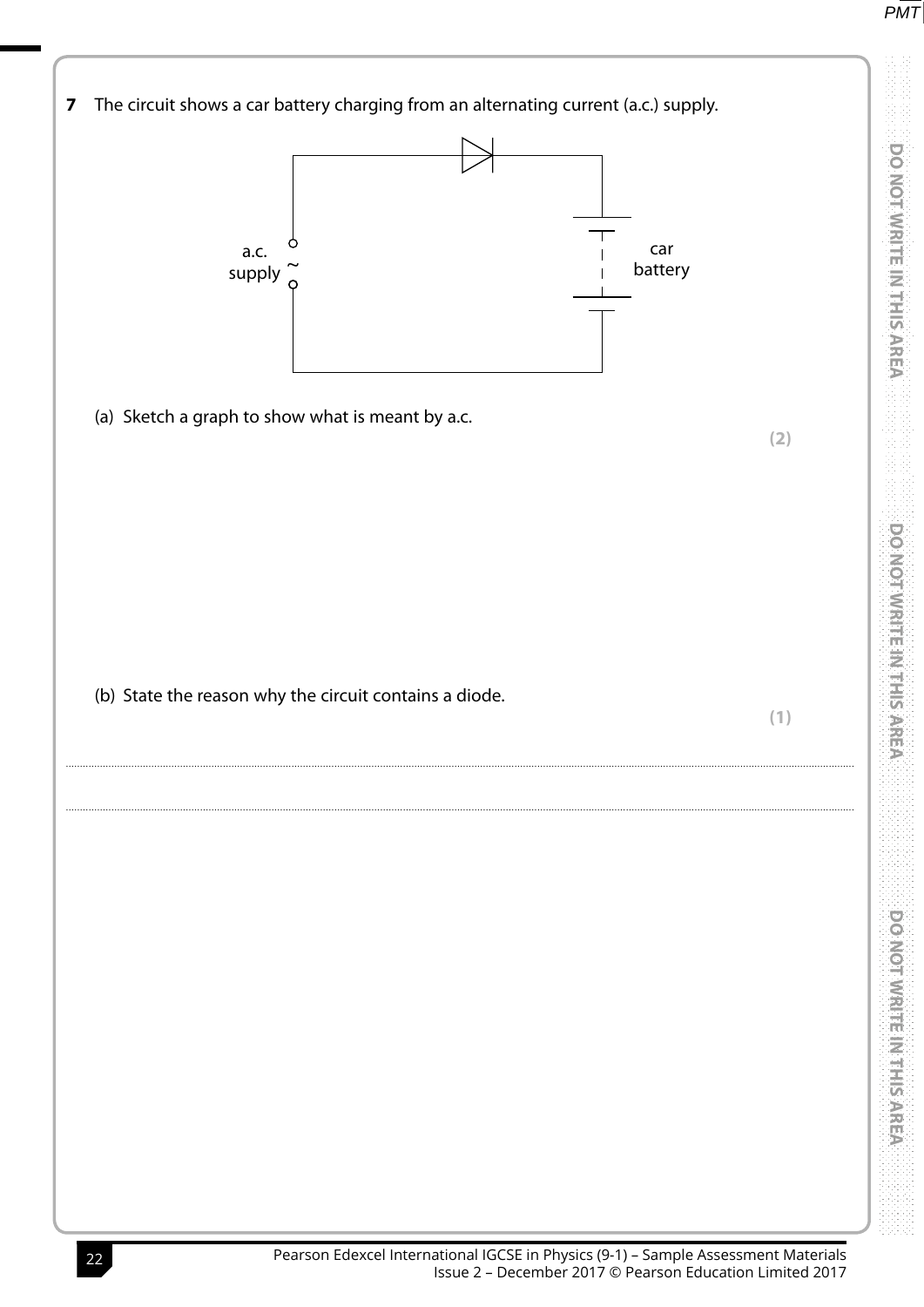| (c) The 12V car battery is connected to two identical filament lamps so that the<br>voltage across each lamp is 6.0V. |     |
|-----------------------------------------------------------------------------------------------------------------------|-----|
| (i) Draw the circuit diagram.                                                                                         | (2) |
|                                                                                                                       |     |
| (ii) State the equation relating power, current and voltage.                                                          |     |
|                                                                                                                       | (1) |
| (iii) The power of each lamp is 330 mW.                                                                               |     |
| Calculate the current in a lamp.                                                                                      | (2) |
|                                                                                                                       |     |
| $current = 1$                                                                                                         |     |
| (Total for Question 7 = 8 marks)                                                                                      |     |
|                                                                                                                       |     |
|                                                                                                                       |     |
|                                                                                                                       |     |
|                                                                                                                       |     |
|                                                                                                                       |     |
|                                                                                                                       |     |

 **DO NOT WRITE IN THIS AREA DO NOT WRITE IN THIS AREA DO NOT WRITE IN THIS AREA**

**DO NOT WRITE IN THIS AREA** 

**DO NOT WRITEIN THIS AREA**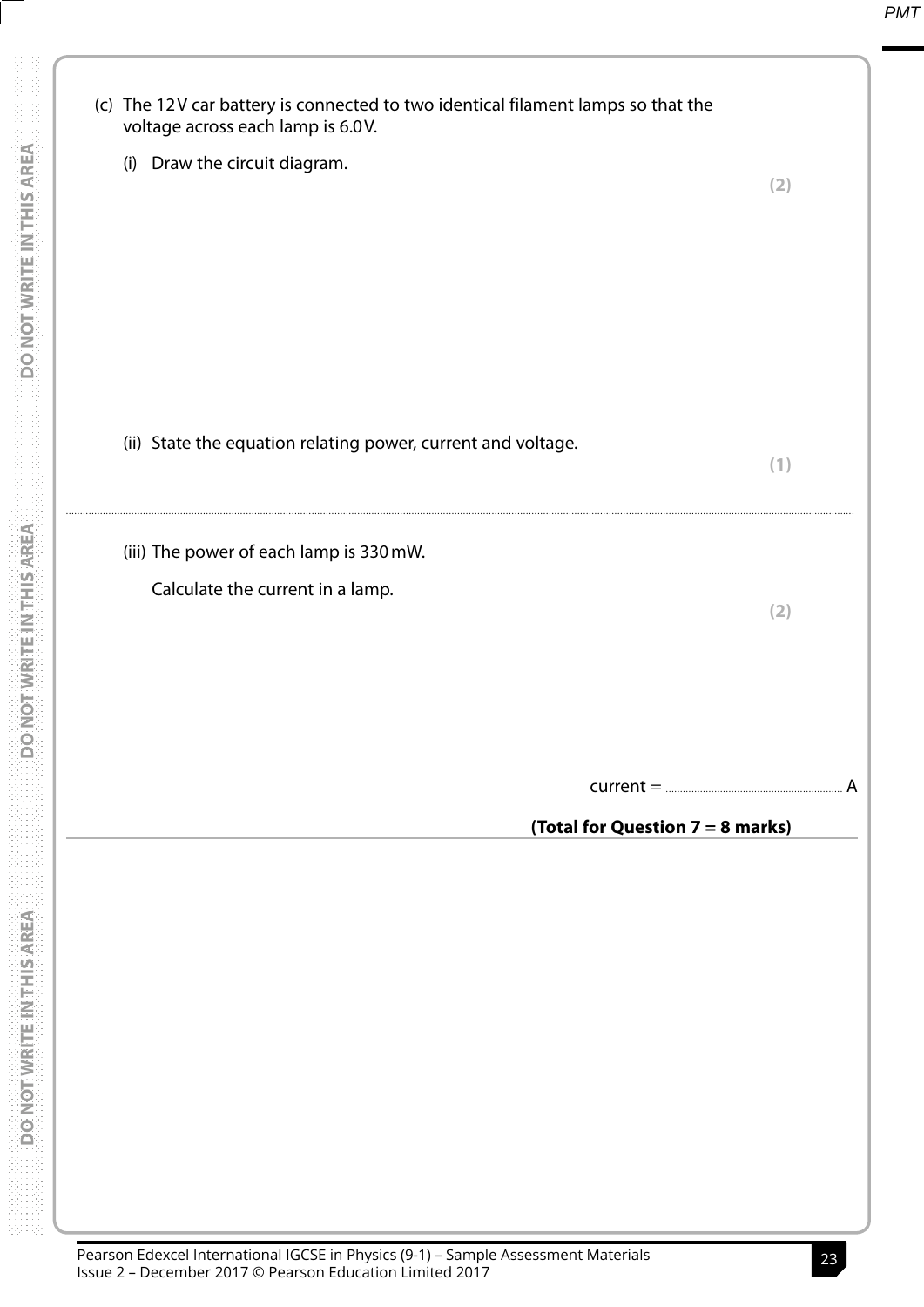**DO NOT WRITE IN THIS AREA** 

 **DO NOT WRITE IN THIS AREA DO NOT WRITE IN THIS AREA DO NOT WRITE IS AREA DO NOT WRITE IN THIS AREA** 

DO NOT WRITE INTHIS AREA

DO NOT WRITE IN THIS AREA

| 8 | Sound travels as a wave.                                                      |     |
|---|-------------------------------------------------------------------------------|-----|
|   | (a) Which of these statements about sound waves is <b>incorrect</b> ?         | (1) |
|   | A they can be reflected                                                       |     |
|   | <b>B</b> they can travel through a vacuum                                     |     |
|   | <b>C</b> they can be refracted<br>$\times$                                    |     |
|   | <b>D</b> they transfer energy                                                 |     |
|   | (b) Sound waves are a type of wave known as longitudinal waves.               |     |
|   | (i) Name the other type of wave.                                              | (1) |
|   | (ii) Give one example of this other type of wave.                             | (1) |
|   | (c) A buzzer produces a sound wave of frequency 2.9 kHz and wavelength 12 cm. |     |
|   | (i) State the equation relating wave speed, frequency and wavelength.         | (1) |
|   | (ii) Calculate the speed of the sound wave.                                   | (3) |
|   |                                                                               |     |
|   |                                                                               |     |
|   |                                                                               |     |
|   |                                                                               |     |
|   |                                                                               |     |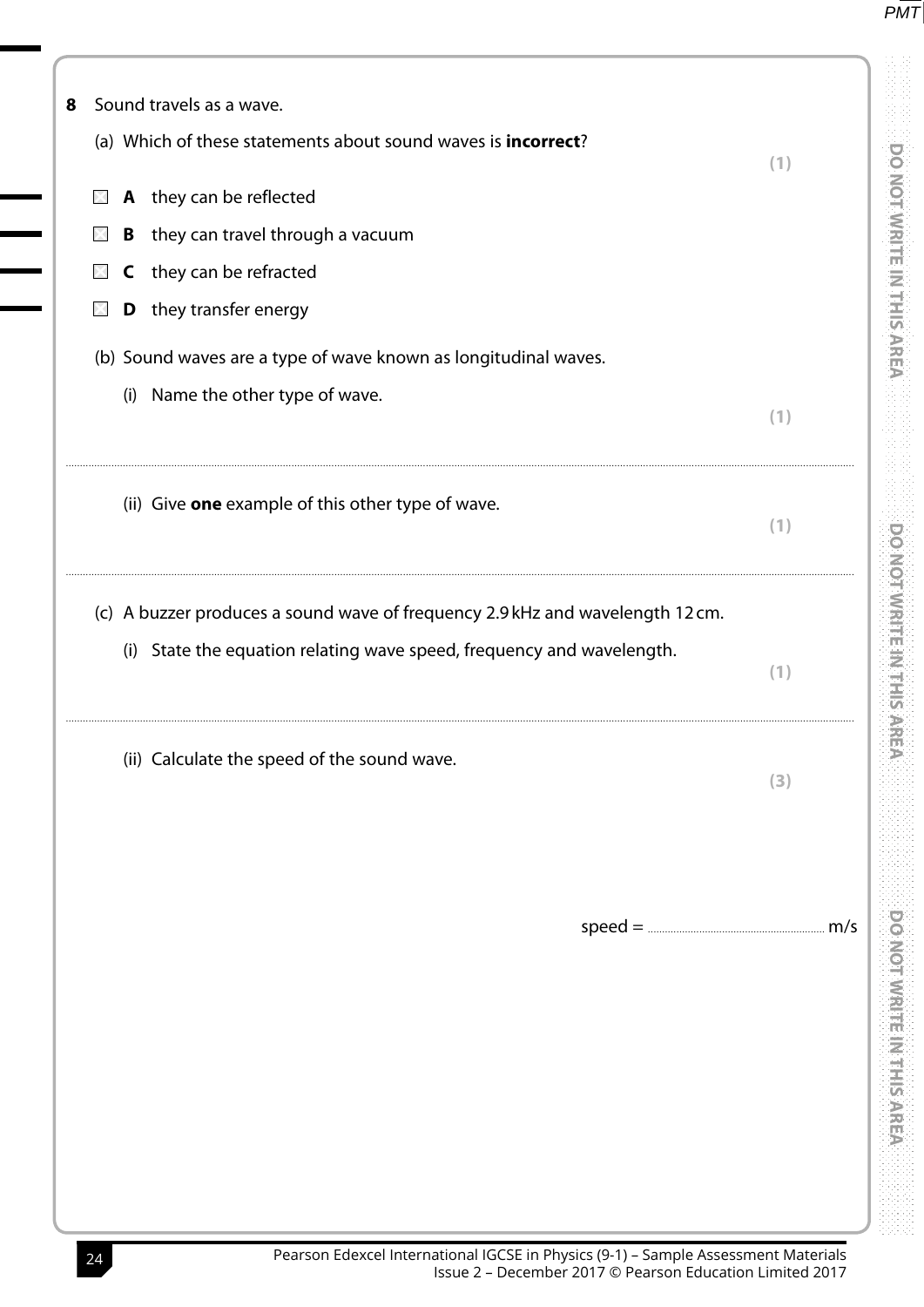(d) Two students investigate the Doppler effect by throwing a buzzer to each other.

Student A throws the buzzer to student B.



When the buzzer is thrown, student A notices that the sound produced changes.

Explain how the sound heard by student A changes.

You may include a diagram in your answer.

 $(3)$ 

# (Total for Question  $8 = 10$  marks)

**ASSISTMENT EN TENNITO CO**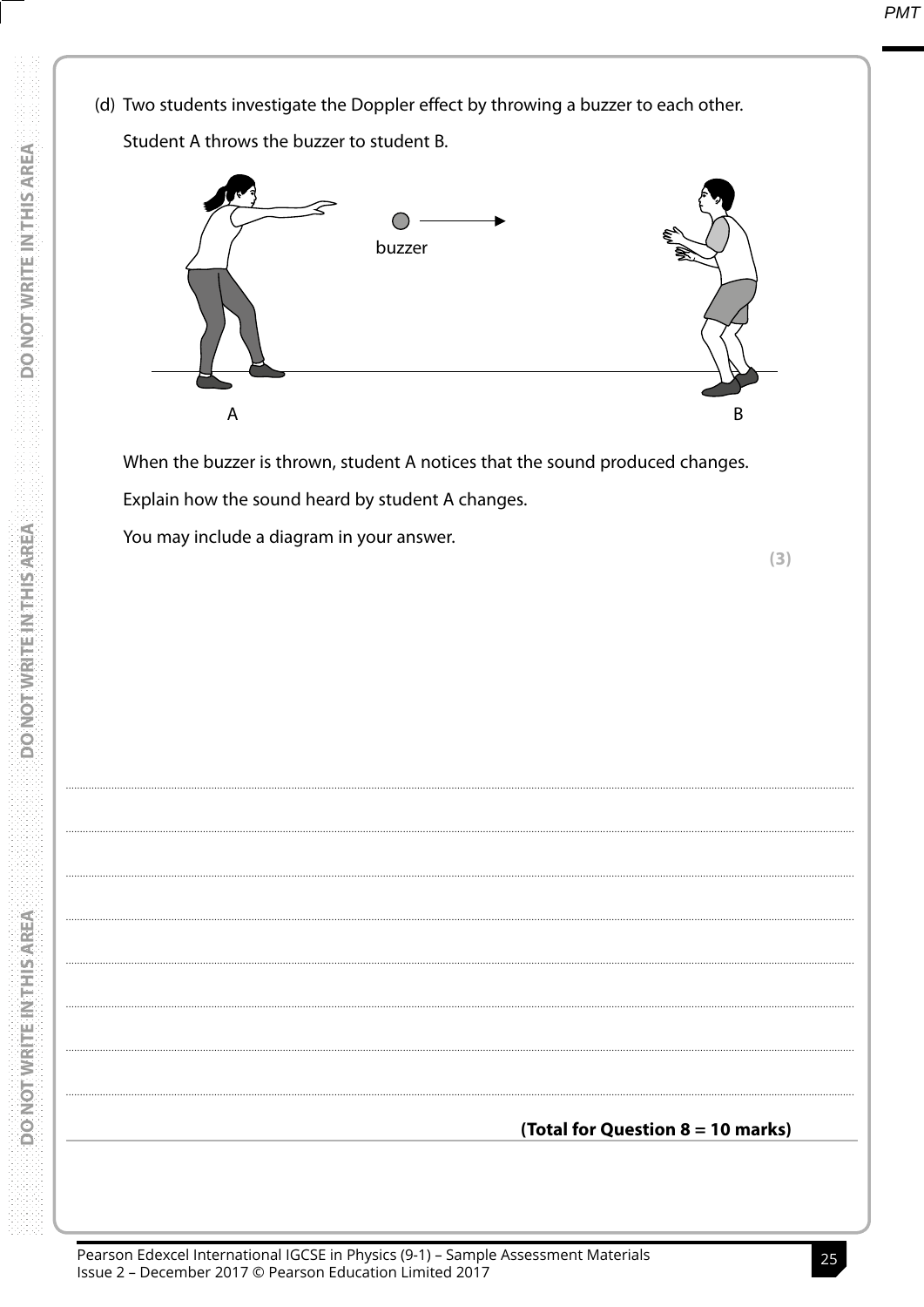This is a question about nuclear energy.  $\mathbf{9}$ (a) Nuclear fusion can take place between different isotopes of hydrogen to produce an isotope of helium. (i) Complete the nuclear equation for this process.  $(2)$  $2$ H  $\mathbf{1}$ 3  $H$ He  $+$ n  $\overline{2}$  $\mathbf{1}$ (ii) This process also results in the release of energy. State where the fusion process takes place naturally.  $(1)$ (iii) Explain why the isotopes of hydrogen must be heated to a very high temperature for fusion to take place.  $(3)$ (b) Nuclear fission also results in a release of energy. Explain how nuclear fission differs from nuclear fusion.  $(2)$ (Total for Question  $9 = 8$  marks) **PMT** 

**DO NOT WRITE IN THIS AREA** 

**DO NOT WRITEINTHIS AREA**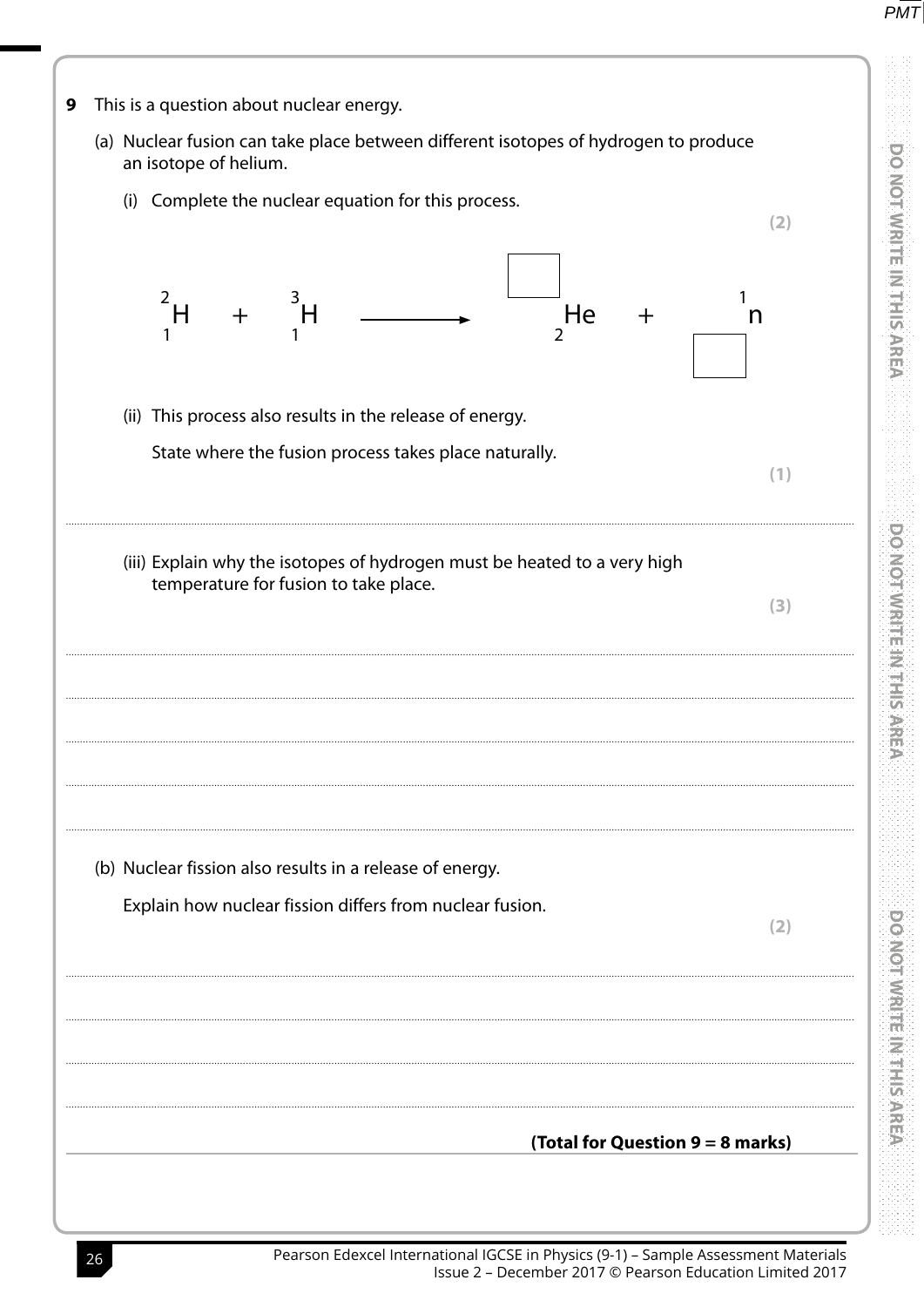| 10 The International Space Station (ISS) is a satellite that orbits the Earth at a height of<br>409 km above the surface of the Earth. |     |  |
|----------------------------------------------------------------------------------------------------------------------------------------|-----|--|
| The ISS has an orbital speed of 7.66 km/s and a period of 92.7 minutes.                                                                |     |  |
| (a) (i) Calculate the orbital radius of the ISS.                                                                                       |     |  |
| Give your answer to 3 significant figures.                                                                                             |     |  |
|                                                                                                                                        | (4) |  |
|                                                                                                                                        |     |  |
|                                                                                                                                        |     |  |
|                                                                                                                                        |     |  |
|                                                                                                                                        |     |  |
|                                                                                                                                        |     |  |
|                                                                                                                                        |     |  |
|                                                                                                                                        |     |  |
| (ii) Calculate the radius of the Earth using your value for the orbital radius.                                                        |     |  |
|                                                                                                                                        | (1) |  |
|                                                                                                                                        |     |  |
|                                                                                                                                        |     |  |
|                                                                                                                                        |     |  |
|                                                                                                                                        |     |  |
|                                                                                                                                        |     |  |
| (Total for Question 10 = 5 marks)                                                                                                      |     |  |
|                                                                                                                                        |     |  |
|                                                                                                                                        |     |  |
|                                                                                                                                        |     |  |
|                                                                                                                                        |     |  |
|                                                                                                                                        |     |  |
|                                                                                                                                        |     |  |
|                                                                                                                                        |     |  |
|                                                                                                                                        |     |  |
|                                                                                                                                        |     |  |
|                                                                                                                                        |     |  |
|                                                                                                                                        |     |  |

 **DO NOT WRITE IN THIS AREA DO NOT WRITE IN THIS AREA DO NOT WRITE IN THIS AREA**

**DO NOT WRITE IN THIS AREA** 

DO NOT WRITE IN THIS AREA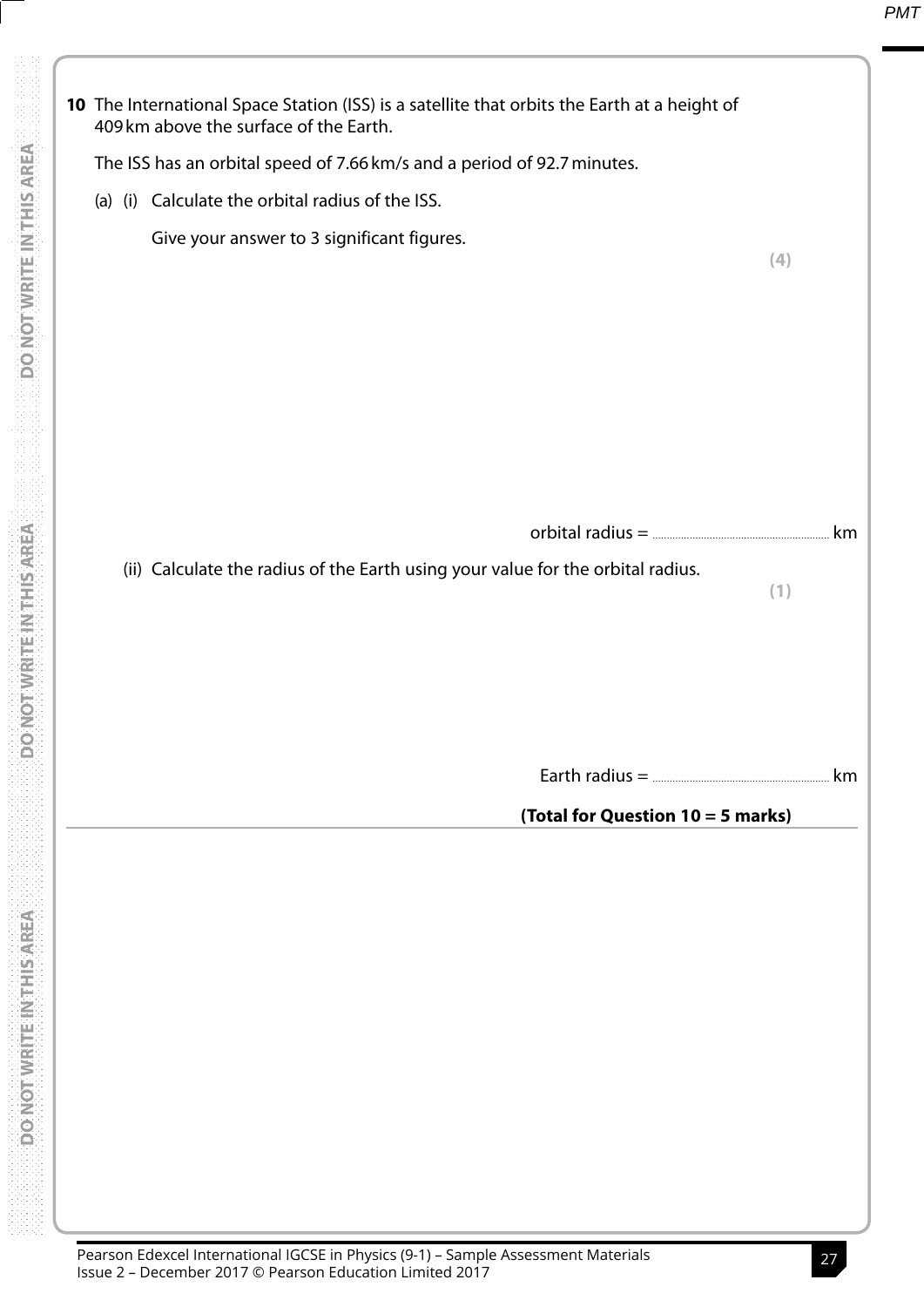| PMT |  |
|-----|--|
|     |  |
|     |  |
|     |  |

**DONOT WRISTERS AREA** 

**DO NOT WRITE IN THIS AREA** 

11 Main sequence stars can vary in brightness, colour and mass. Describe the evolution of both low mass stars and high mass stars after they join the main sequence.  $(6)$ (Total for Question 11 = 6 marks)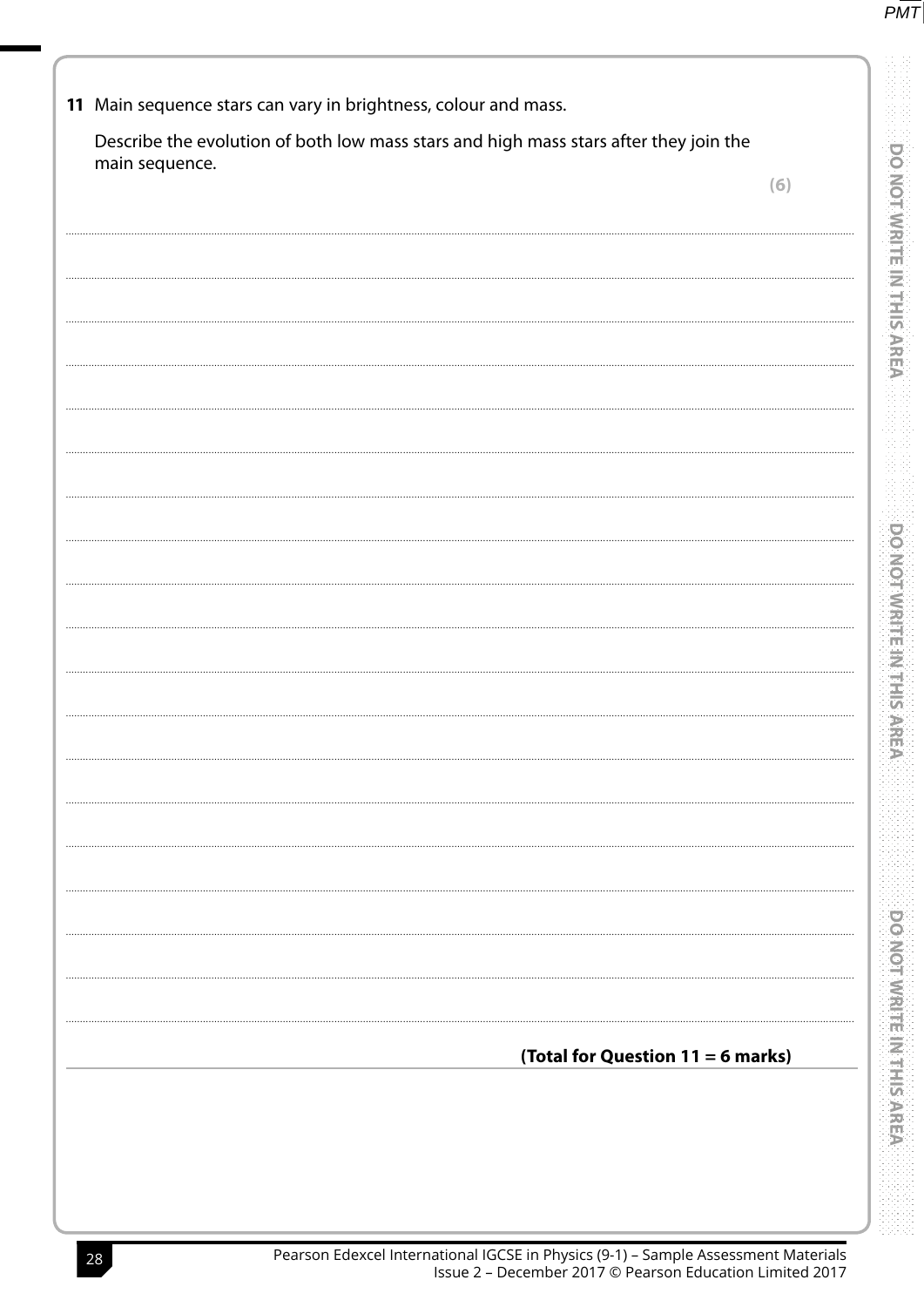**12** Penguins are adapted to survive in cold conditions. The adaptations help them to maintain a constant body temperature of 39 °C. Penguins also crowd together in groups of many penguins. (a) A student wants to investigate how the temperature of a penguin is affected when they crowd together in groups. She uses this apparatus. Each test tube represents a penguin. 7 test tubes represents a huddle of 7 penguins single test tube represents a single penguin thermometer thermometer

 **DO NOT WRITE IN THIS AREA DO NOT WRITE IN THIS AREA DO NOT WRITE IN THIS AREA**

**ASSISTING IN THIS AREA** 

**DO NOT WRITE INTHIS AREA**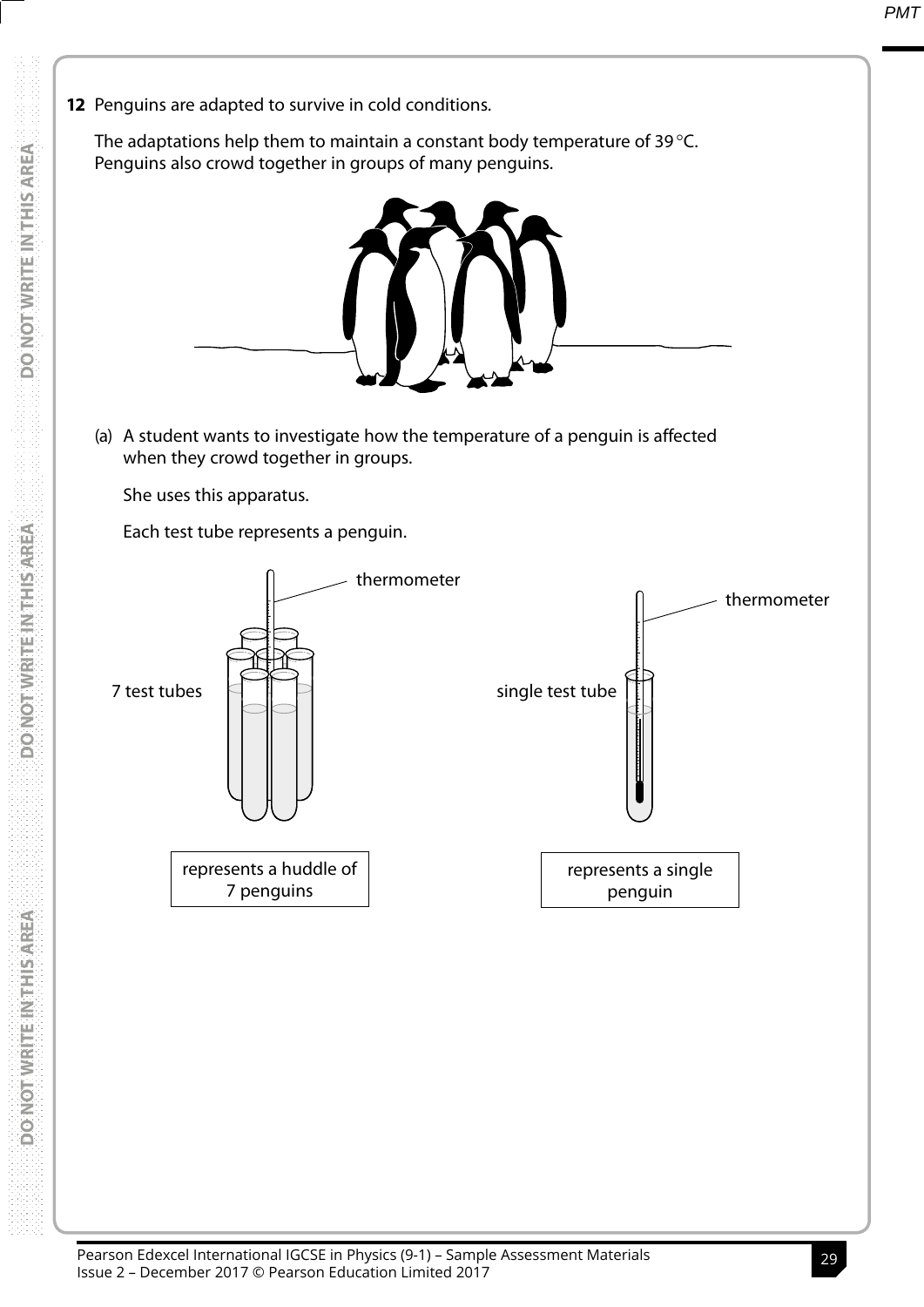DO NOT WRITE IN THIS AREA

(i) These statements describe the method she should use.

The statements are in the wrong order.

Put them into the correct order by numbering the boxes.

Some have been done for you.

**(3)**

| <b>Statements</b>                                               | Order         |
|-----------------------------------------------------------------|---------------|
| record the data in a table                                      | 8             |
| take the temperature of the two test tubes                      |               |
| tie 7 test tubes together                                       | 1             |
| heat the water to 90 $\degree$ C                                | $\mathcal{P}$ |
| take the temperatures every minute                              |               |
| place equal volumes of water in all test tubes                  |               |
| put thermometers into the middle test tube and single test tube |               |
| record data for 15 minutes                                      |               |

## (ii) The student draws a table to record her results.

Add suitable headings to her table.

**(2)**

| Time/ |  |
|-------|--|
|       |  |
|       |  |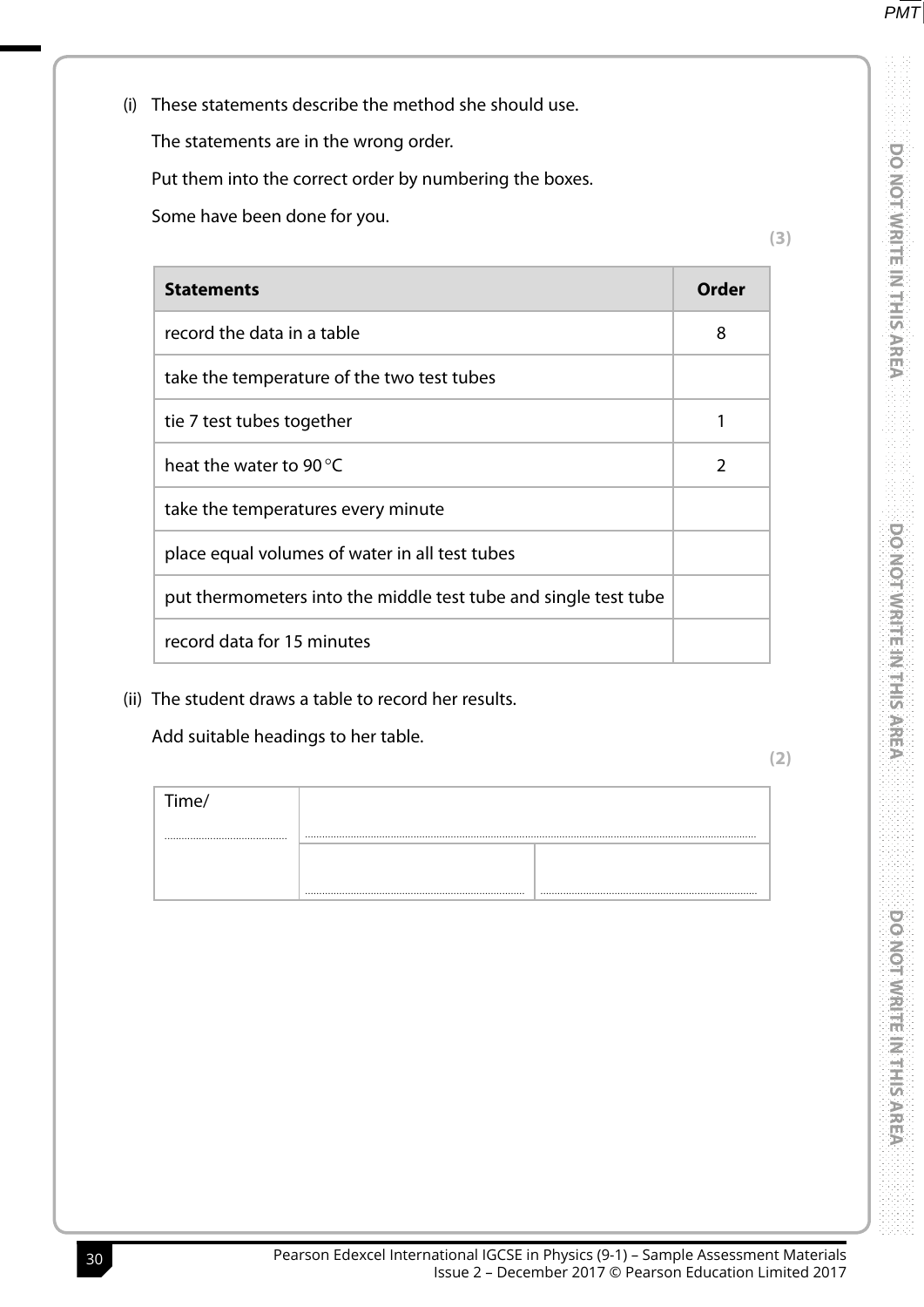**DO NOT WRITEIN THIS AREA** 

 (iii) Predict how the temperature change for the single test tube will differ from the temperature change for the group of test tubes.

(iv) Draw a sketch graph of the results you predict the student will obtain.

....................................................................................................................................................................................................................................................................................

....................................................................................................................................................................................................................................................................................

Label and use the axes below.

**(4)**

**(1)**